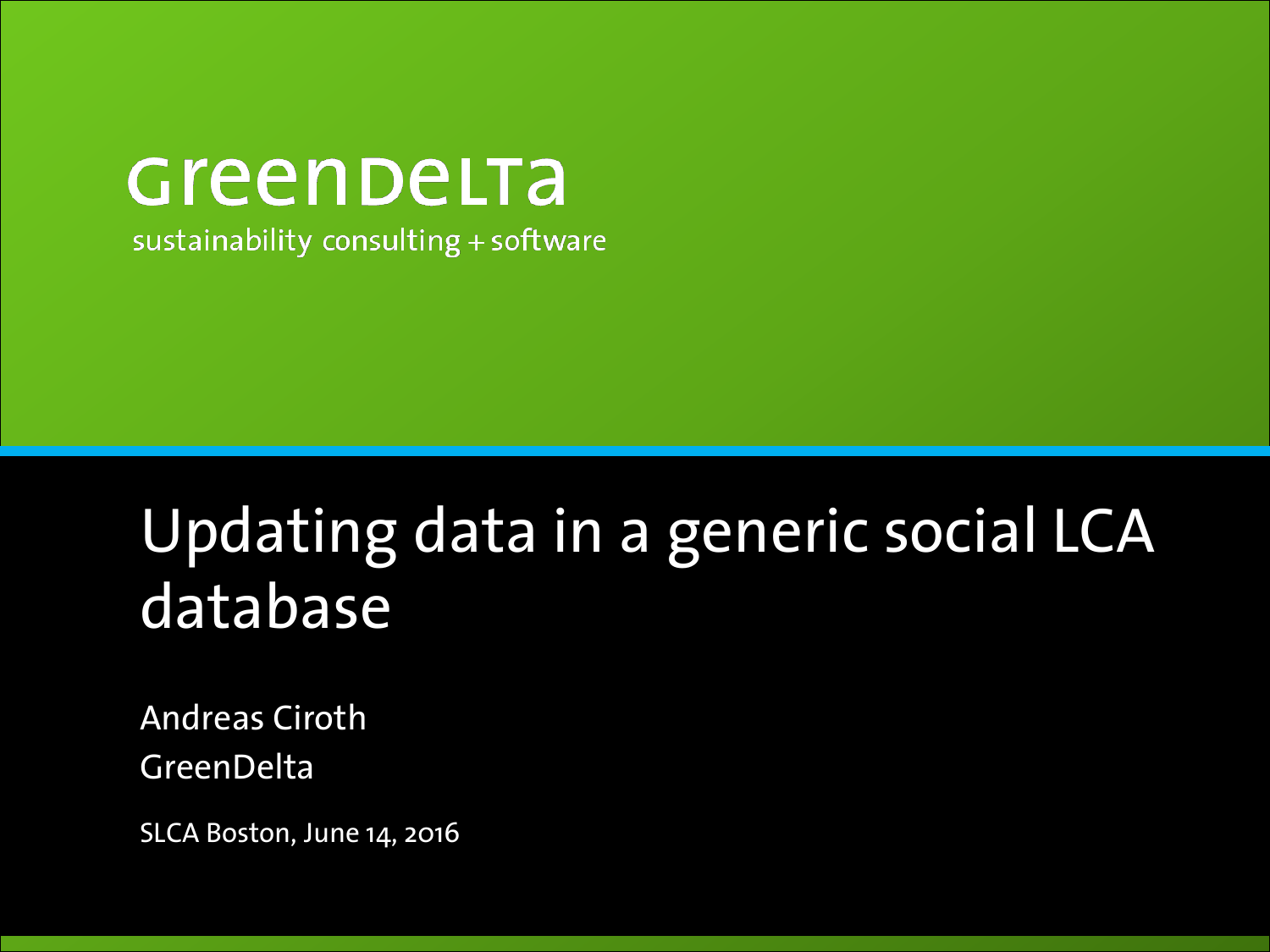#### **Updating data in a generic social LCA database**

- 1. The need for updating social LCA data
- 2. Update cases
- 3. Approaches and infrastructure for the PSILCA database
- 4. Outlook, and an invitation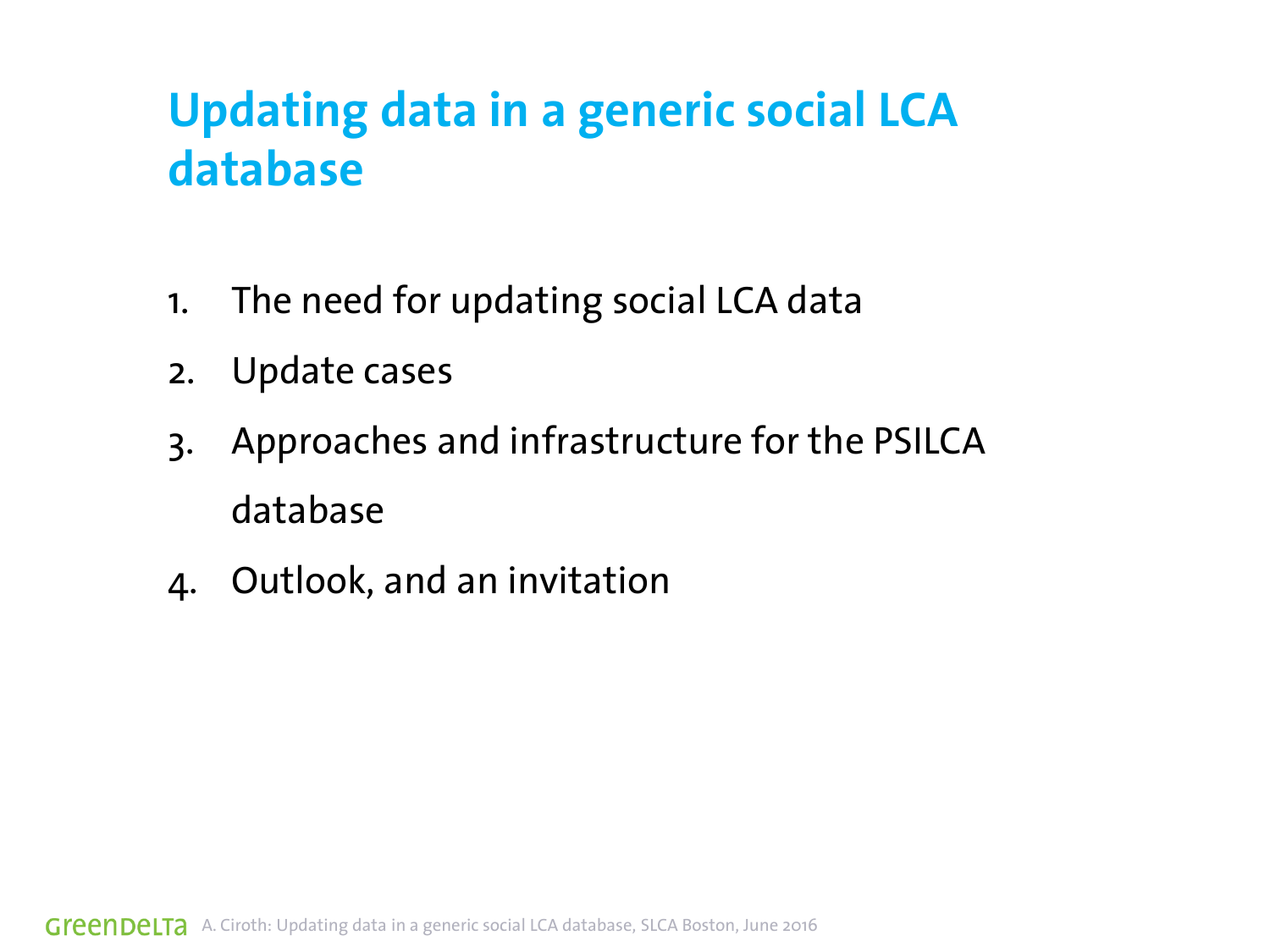### 1 The need for updating social data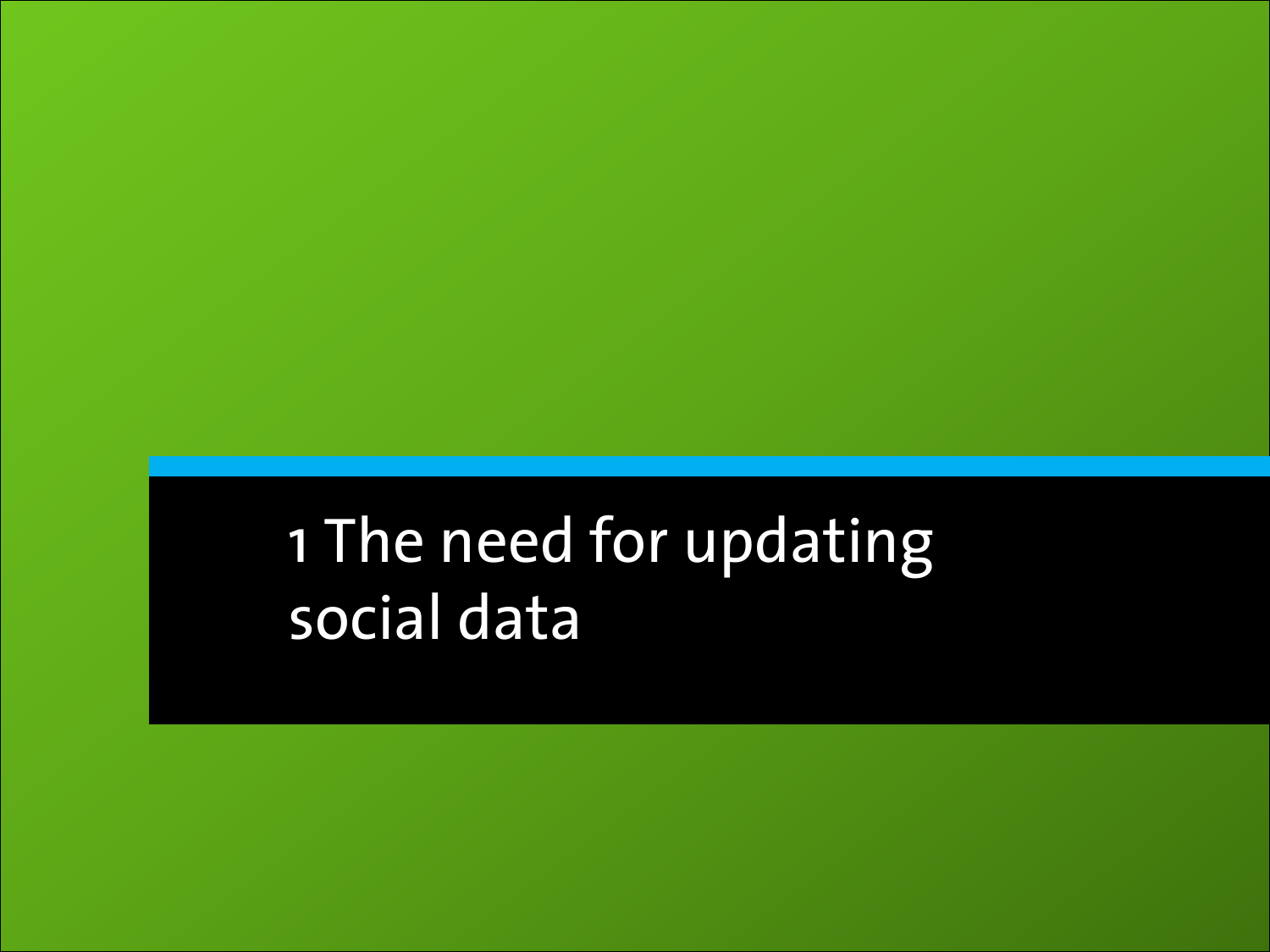#### **Updating social LCA data: infant & child mortality Venezuela 1998-2006**



CEPR 2009: Weisbrot, M., Ray, R., Sandoval, L.: The Chávez Administration at 10 Years: The GreenDeLTa Economy and Social Indicators, p.11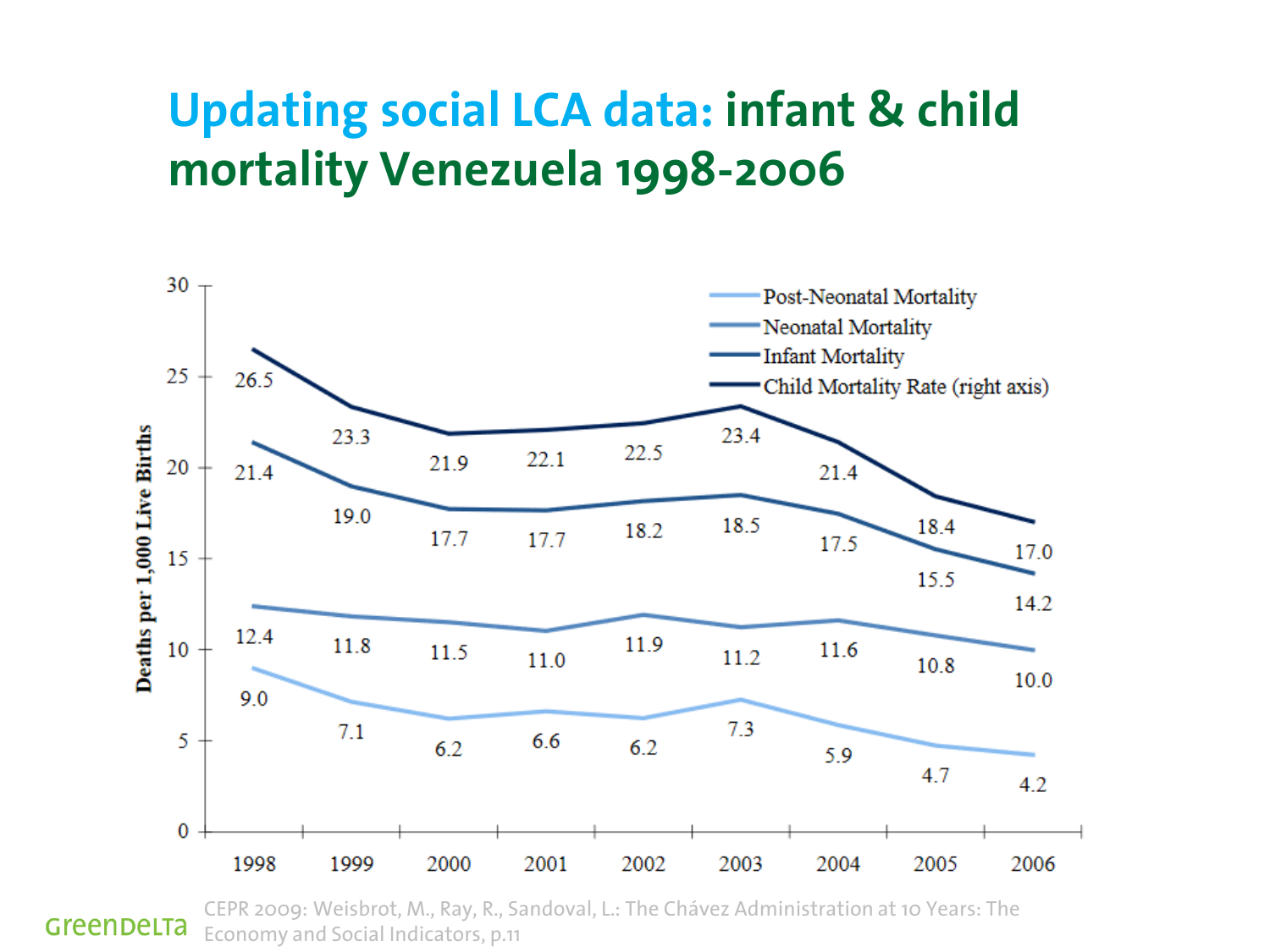#### **Updating social LCA data: Poverty headcount ratio at national poverty lines (% of population)**



Source: Worldbank a generation of a generation of  $S$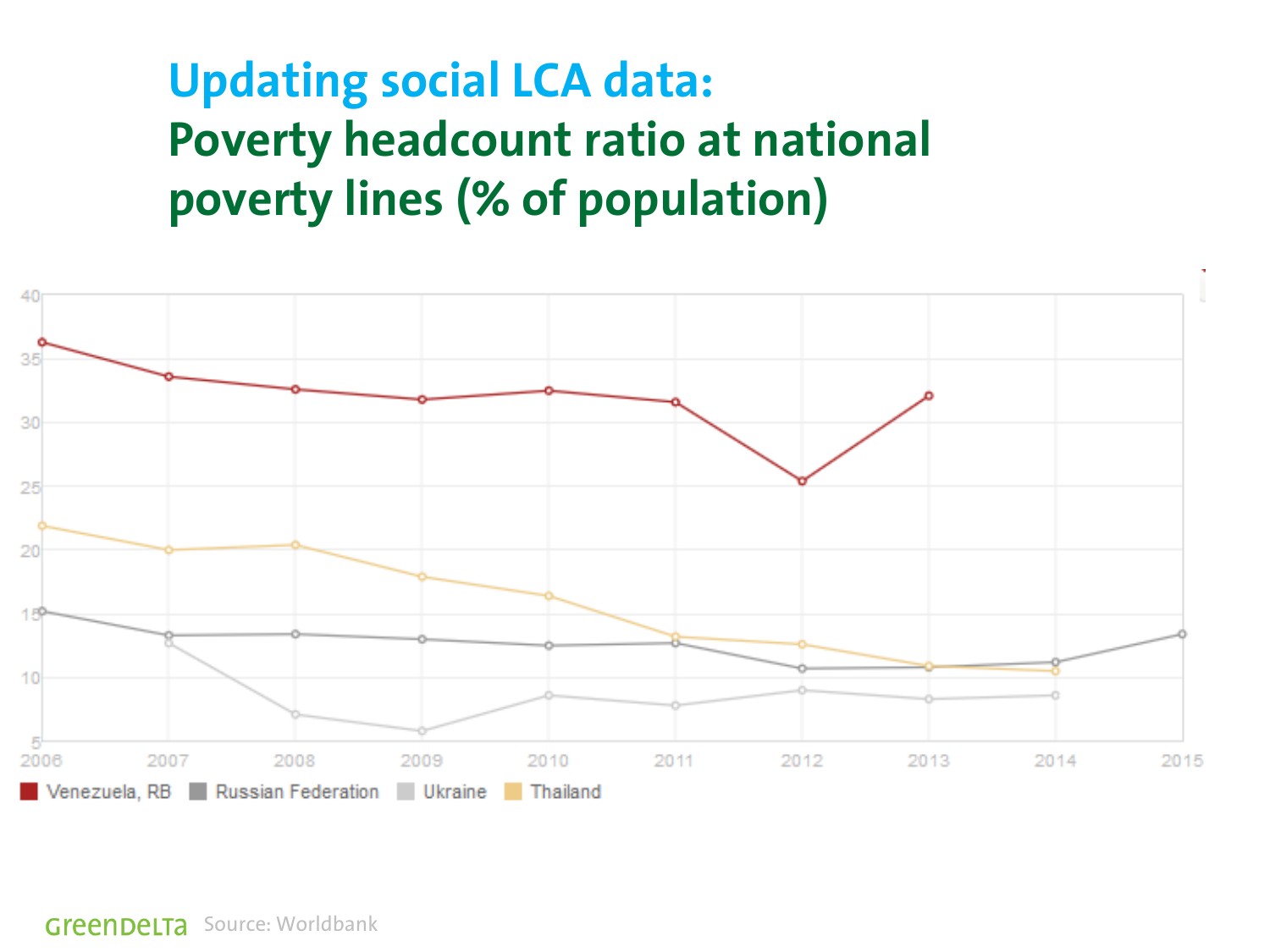#### **The need for updating social LCA data**

- Social LCA data is difficult to collect, to assess, and "decays" faster than natural-science based data which environmental LCA aims for
	- $\rightarrow$  For a comprehensive, generic social LCA database, it is essential to update the information regularly
	- $\rightarrow$  "the information" covers both IO model / life cycle structure, and indicators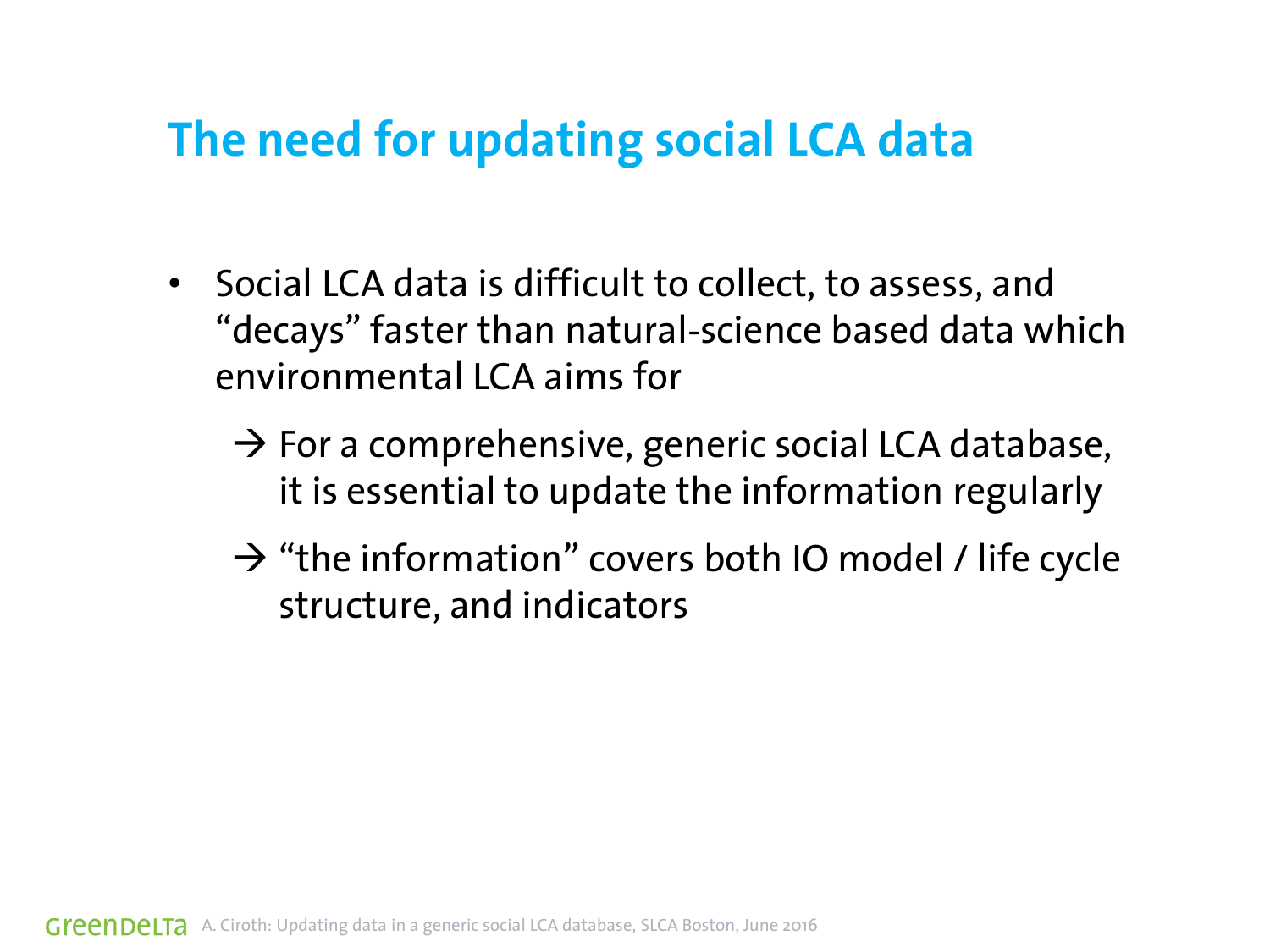### 2 Social LCA data update cases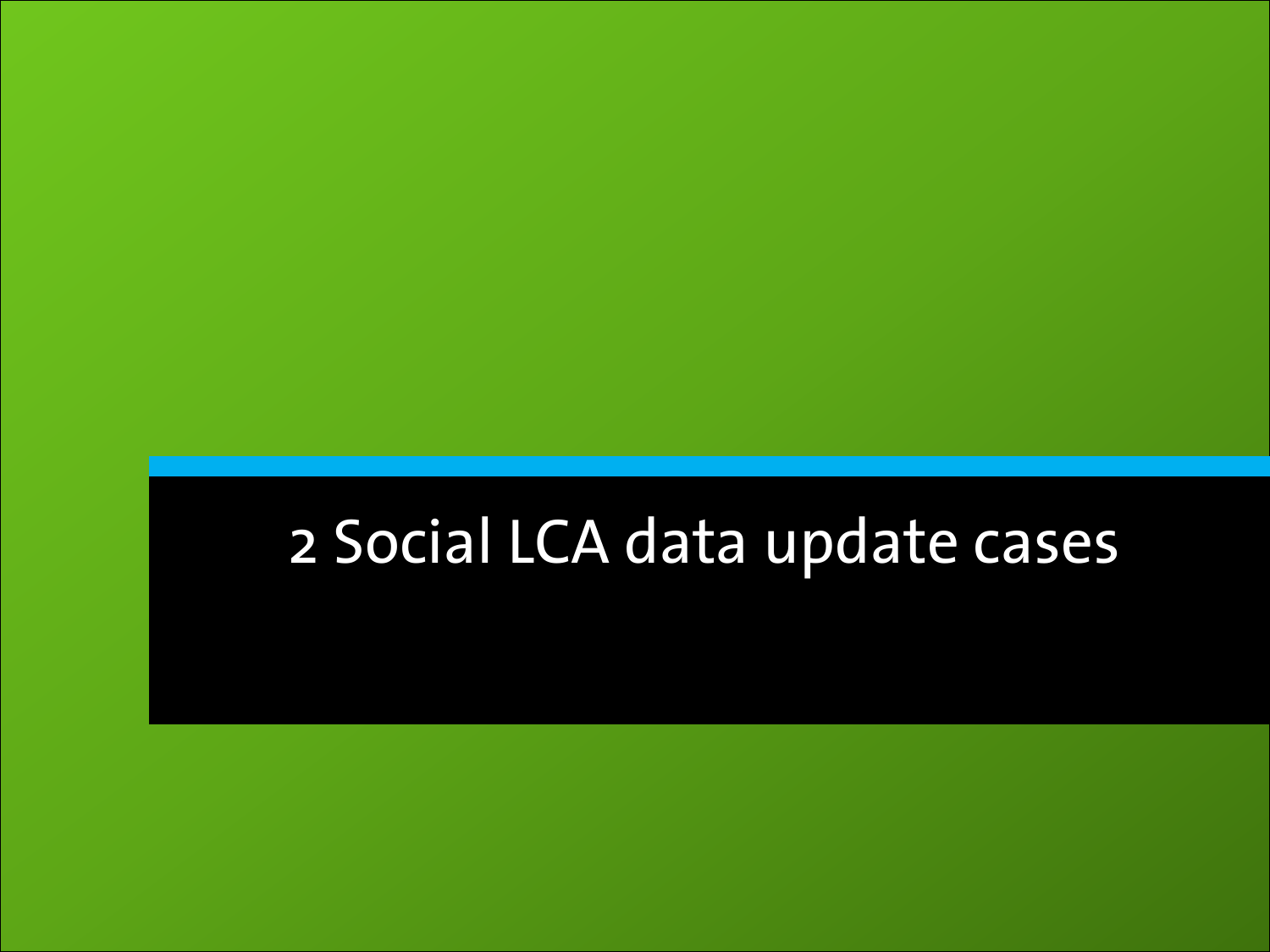Several cases can be distinguished, including: Availability of …

- a) more recent or otherwise "better" information;
- b) additional information for data that exists already in the database; (e.g. information about a specific indicator in a country and sector, from a different source);
- c) data on a different level than previously existing in the database, e.g. a more detailed sector, a product
- d) (deletion of outdated information without replacement)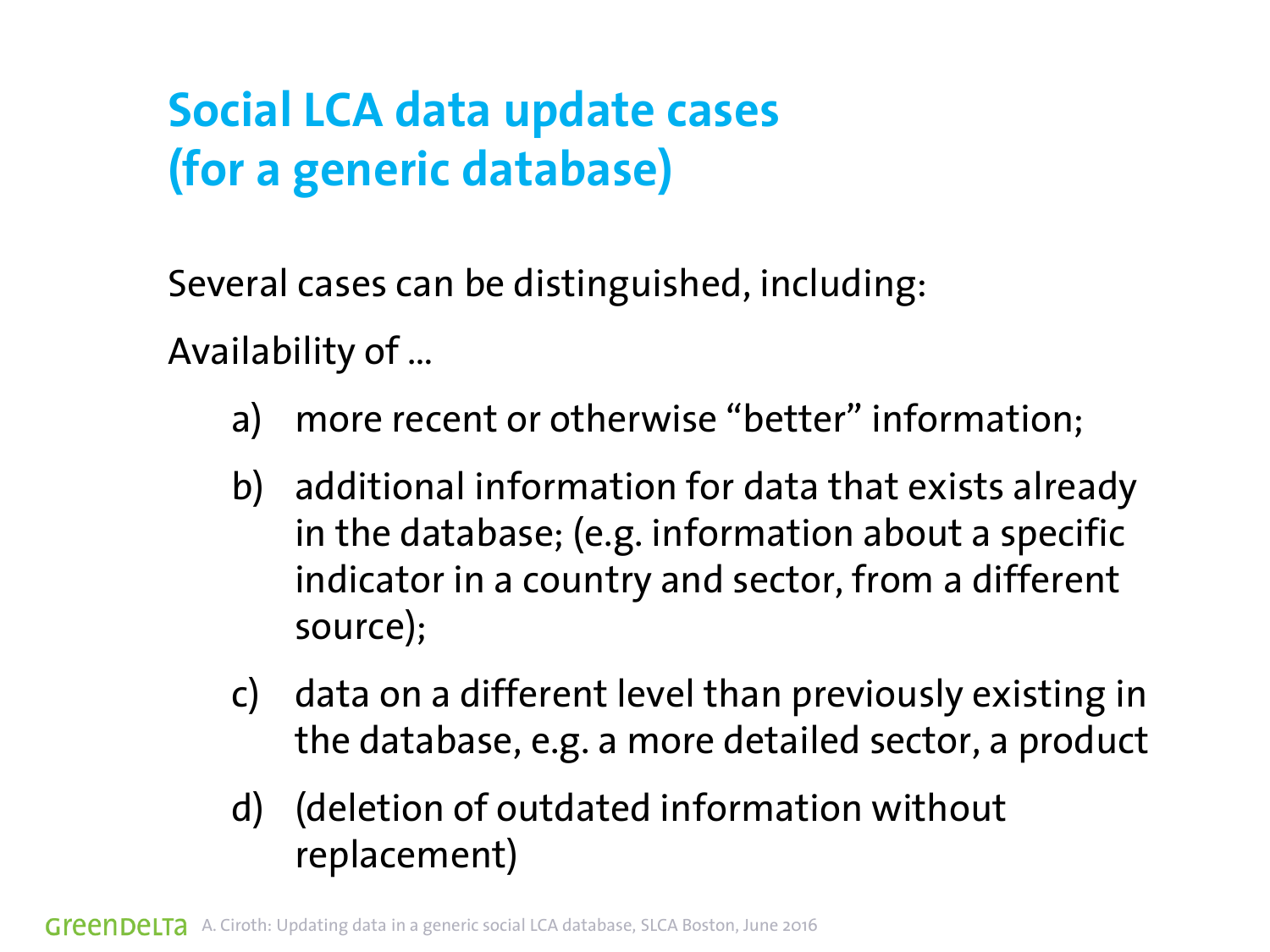#### **Handling the update cases**

- a) Availability of more recent or otherwise "better" information
- $\rightarrow$  replace previous data with new data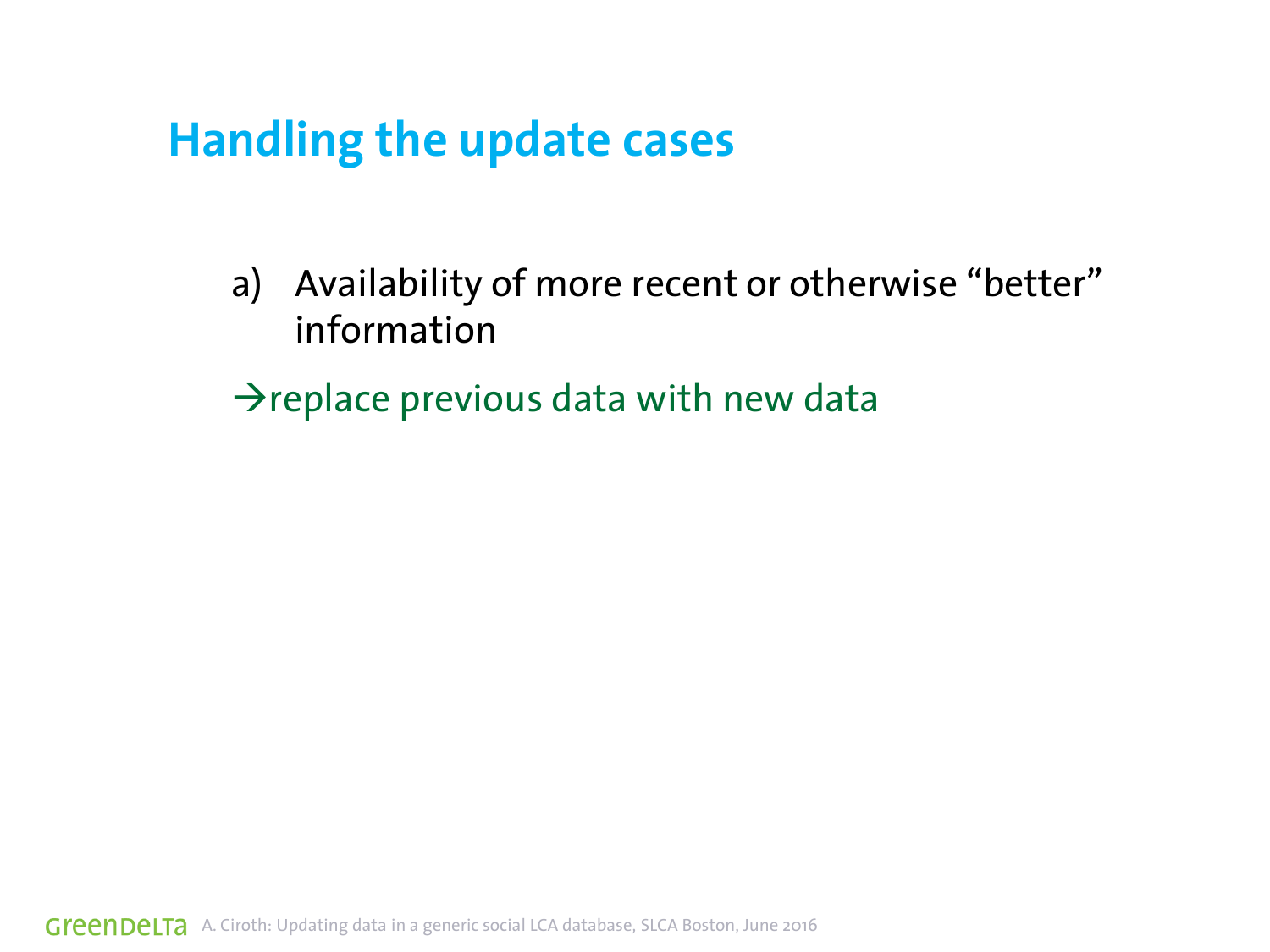#### **Handling the update cases**

- a) Availability of more recent or otherwise "better" information
- $\rightarrow$  replace previous data with new data
- b) Availability of additional information for data that exists already in the database
- $\rightarrow$  where possible extend the information in the database (additional source; more detailed description, …)
- $\rightarrow$  influence on the data quality of the value  $\rightarrow$  should be documented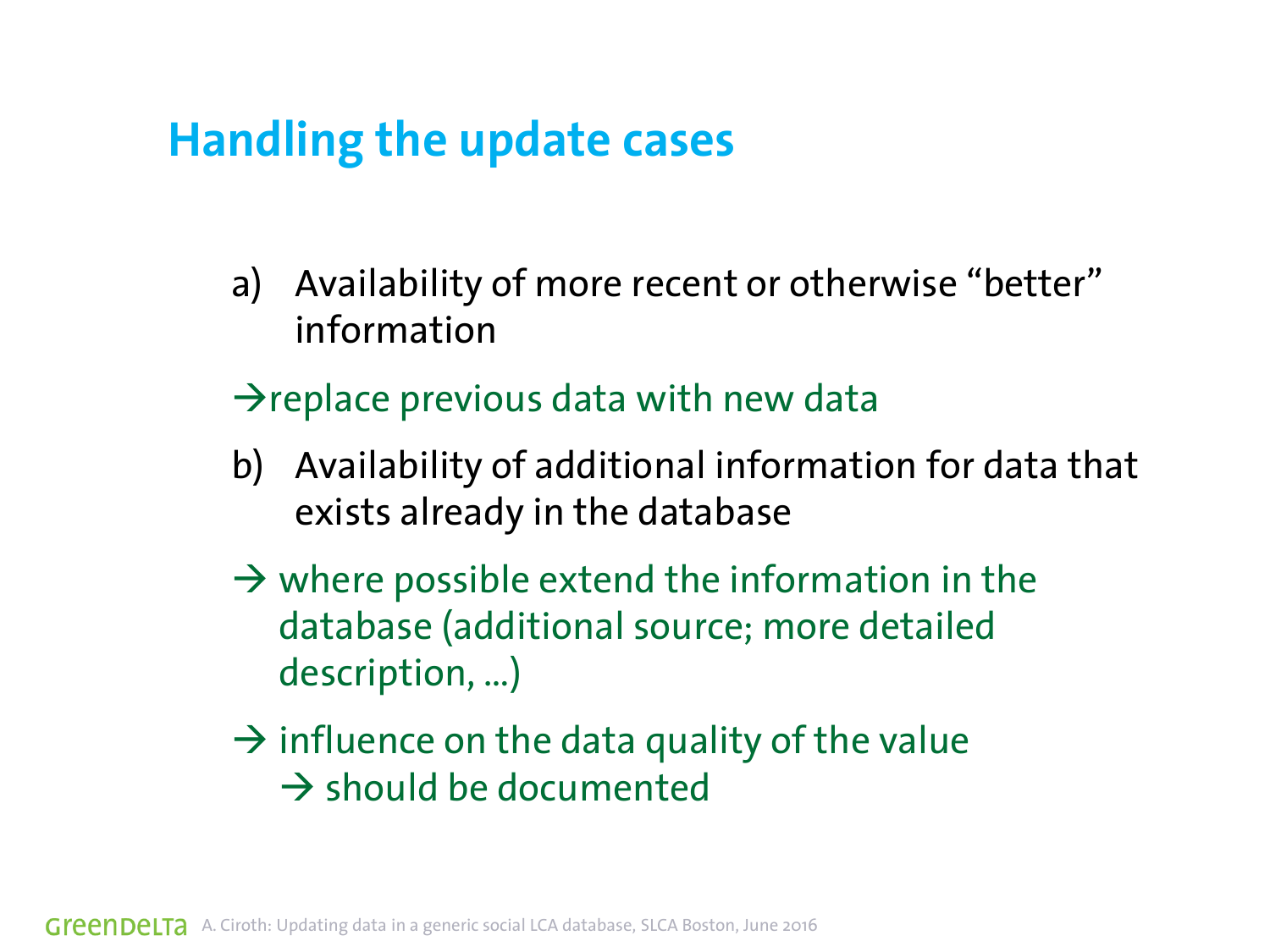- c) data on a different level than previously existing in the database, e.g. a more detailed sector, amore detailed product
- $\rightarrow$  More difficult case.
- $\rightarrow$  Has been treated in literature

(e.g. Wenz et al. 2014: Regional And Sectoral Disaggregation Of Multi-regional Input–output Tables – A Flexible Algorithm, Economic Systems Research, 2014, http://dx.doi.org/10.1080/09535314.2014.987731)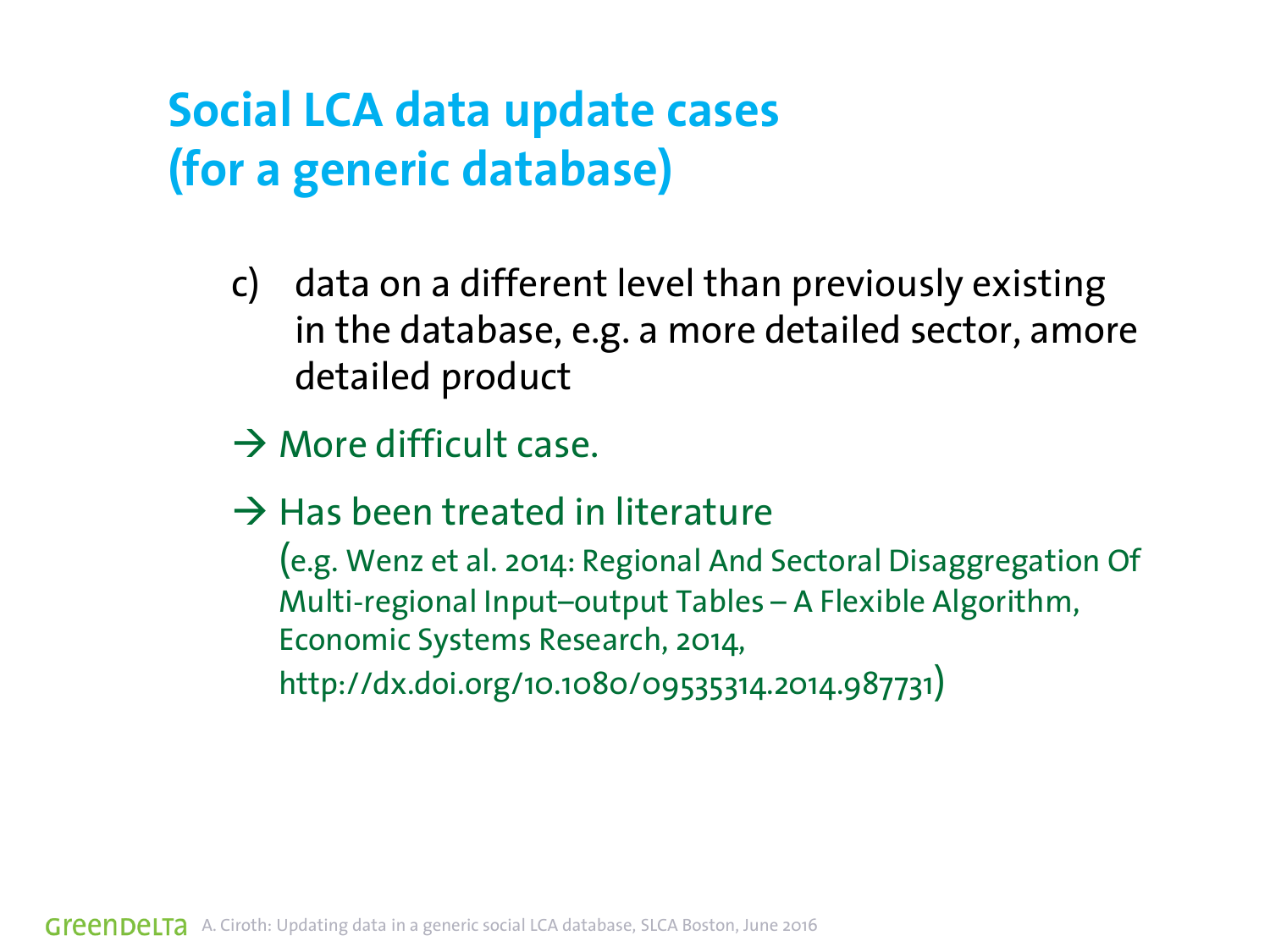- c) data on a different level than previously existing in the database, e.g. a more detailed sector, a product
- In a nutshell:
- Identify the related regions and sectors in IO database;
- Add new region, "subsector"
- Adjust by production volumes, inputs of related other sectors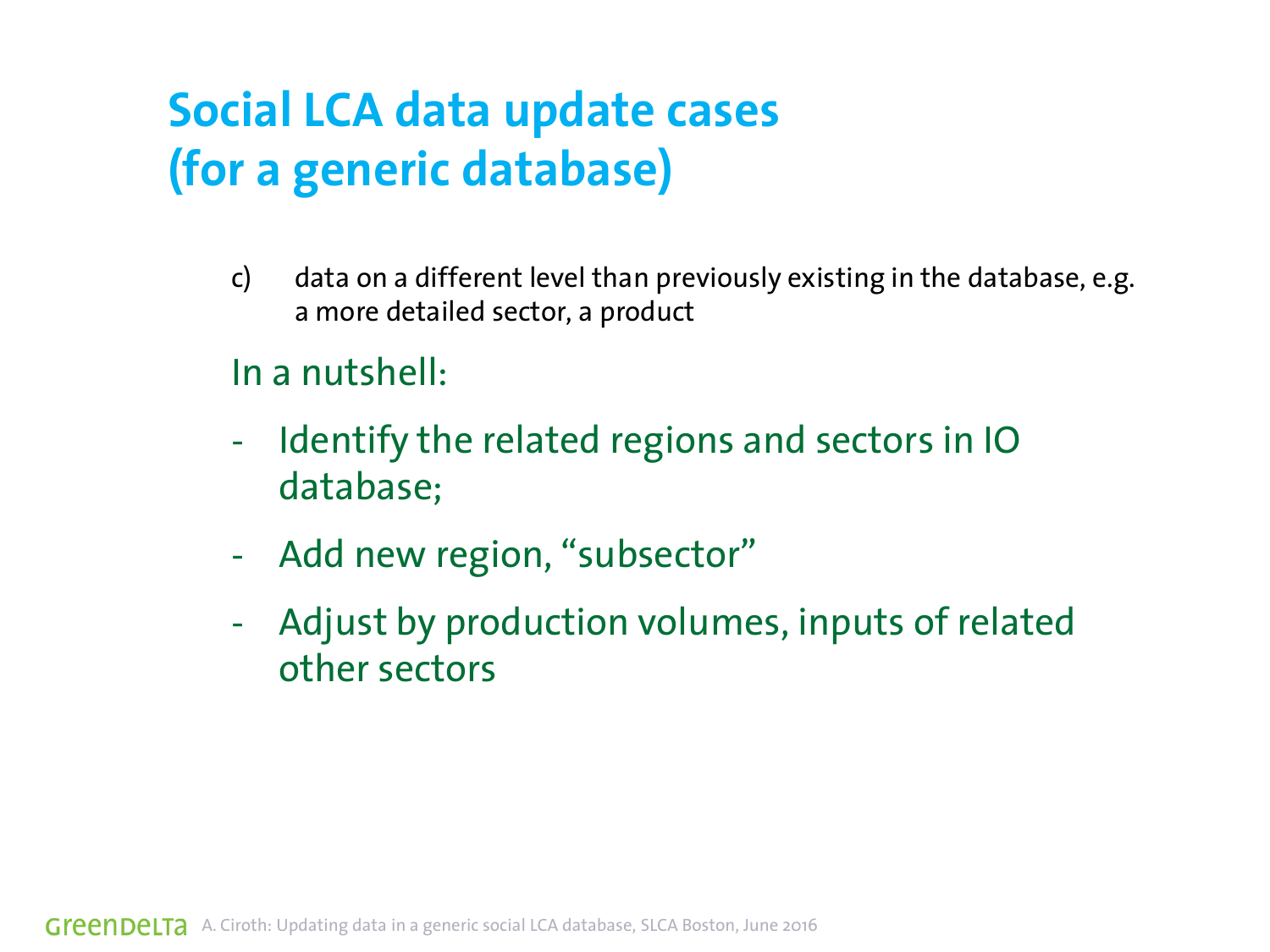c) data on a different level than previously existing in the database, e.g. a more detailed sector, a product

In a nutshell:

- Identify the related regions and sectors in IO database;
- Add new region, "subsector"
- Adjust by production volumes, inputs of related other sectors

Two issues:

- 1) The database size increases (CSS table by one row and column)
- 2) Every change in the database "traces back" to other sectors -> iterative or backwards calculation and adjustments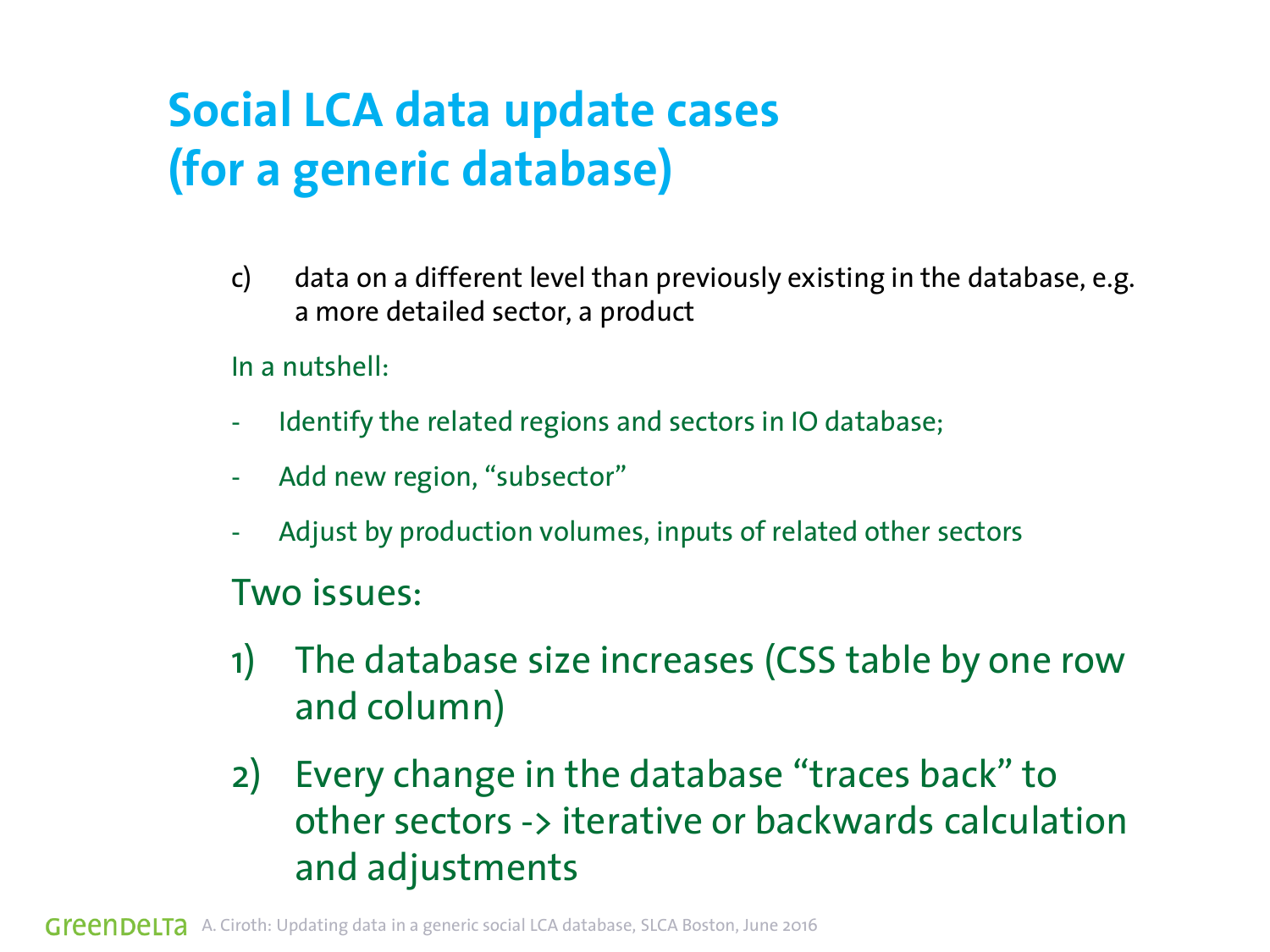#### **Case c, adding detail: Wenzel et al. 2014 approximation hierarchy**

TABLE 1. Refinement proxies for an outgoing flow together with their detail ranking as applied in this study and the associated approximation procedure.

| Level $d=$ | Refinement proxy $v_{ir \to is}^{(d)}(\lambda, \mu) :=$                                       | Approximation $Z_{i_{\mu}r_{\lambda}\to j_{S}}^{(d, \text{ approx.})}$ :=                                                                          |
|------------|-----------------------------------------------------------------------------------------------|----------------------------------------------------------------------------------------------------------------------------------------------------|
| $\theta$   | Equal distribution: $ I_i  \cdot  R_r $                                                       | $\frac{Z_{ir\rightarrow js}}{ L \cdot R_{-} }$                                                                                                     |
| 1          | Population of subregion: $POP_{r_{\lambda}}$                                                  | $\left(\sum_{i=1}^n Z_{i_\mu r_{\lambda'}}^{(d-1)}\right) \cdot \frac{\text{POP}_{r_{\lambda}}}{\text{POP}_r}$                                     |
| 2          | Subregional GDP: $GDPr\lambda$                                                                | $\left(\sum_{i=1}^n Z_{i_\mu r_{\lambda'}}^{(d-1)}\right) \cdot \frac{\text{GDP}_{r_{\lambda}}}{\text{GDP}_{r}}$                                   |
| 3          | Regional GDP-by-sub-industry: $GDP_{i_{\mu}}r$                                                | $\left(\sum_{i,j=1}^m Z^{(d-1)}_{i_{\mu'}r_{\lambda}\to js}\right) \cdot \frac{\text{GDP}_{i_{\mu'}}}{\text{GDP}_{ir}}$                            |
| 4          | Subregional GDP-by-sub-industry:<br>${\rm GDP}_{i_\mu r_\lambda}$                             | $Z_{ir \to is} \cdot \frac{GDP_{i\mu r_{\lambda}}}{GDP}$                                                                                           |
| 5          | Import of subsector by region: $Z_{i_\mu \to s}$                                              | $\left(\sum_{\substack{i=1\\i'=-1}}^m Z^{(d-1)}_{i_{\mu'}r_{\lambda}\to js}\right)\cdot \frac{Z_{i_{\mu}\to s}}{\sum_{r'}\sum_{j'}Z_{ir'\to js'}}$ |
| 6          | Export from subregional subsector<br>$Z_{i_{\mu}r_{\lambda}\to}$                              | $Z_{ir\rightarrow js}$ $\cdot$ $\frac{Z_{i\mu}r_{\lambda}\rightarrow}{\sum_{i}\sum_{j}\sum_{i=1}^{j}r_{i,j}}$                                      |
| 7          | Import of subsector by regional sector:<br>$Z_{i_\mu \to j_s}$                                | $\left(\sum_{i,j'=1}^m Z^{(d-1)}_{i_{\mu'}r_{\lambda}\to js}\right)\cdot \frac{Z_{i_{\mu}\to js}}{\sum_{i'} Z_{i_{\mu'}\to js}}$                   |
| 8          | Export from subregional subsector to<br>region: $Z_{i_\mu r_\lambda \to s}$                   | $Z_{ir\rightarrow js} \cdot \frac{Z_{i\mu r_{\lambda} \rightarrow s}}{\sum_{i} Z_{ir\rightarrow i}}$                                               |
| 9          | $d = 5, 7, 8$ together: $Z_{i_n \to js}$ , $Z_{i_n r_\lambda \to s}$<br>and $Z_{i_\mu \to s}$ | $Z_{i_\mu \to js} \cdot \frac{Z_{i_\mu r_\lambda \to s}}{Z_{i_\mu \to s}}$ (Peters et al., 2011)                                                   |
| 10         | Exact flow: $Z_{i_\mu r_\lambda \to js}$                                                      | $Z_{i_\mu r_\lambda \to j s}$                                                                                                                      |

Green Delta A. Ciroth: Updating data in a generic social LCA database, SLCA Boston, June 2016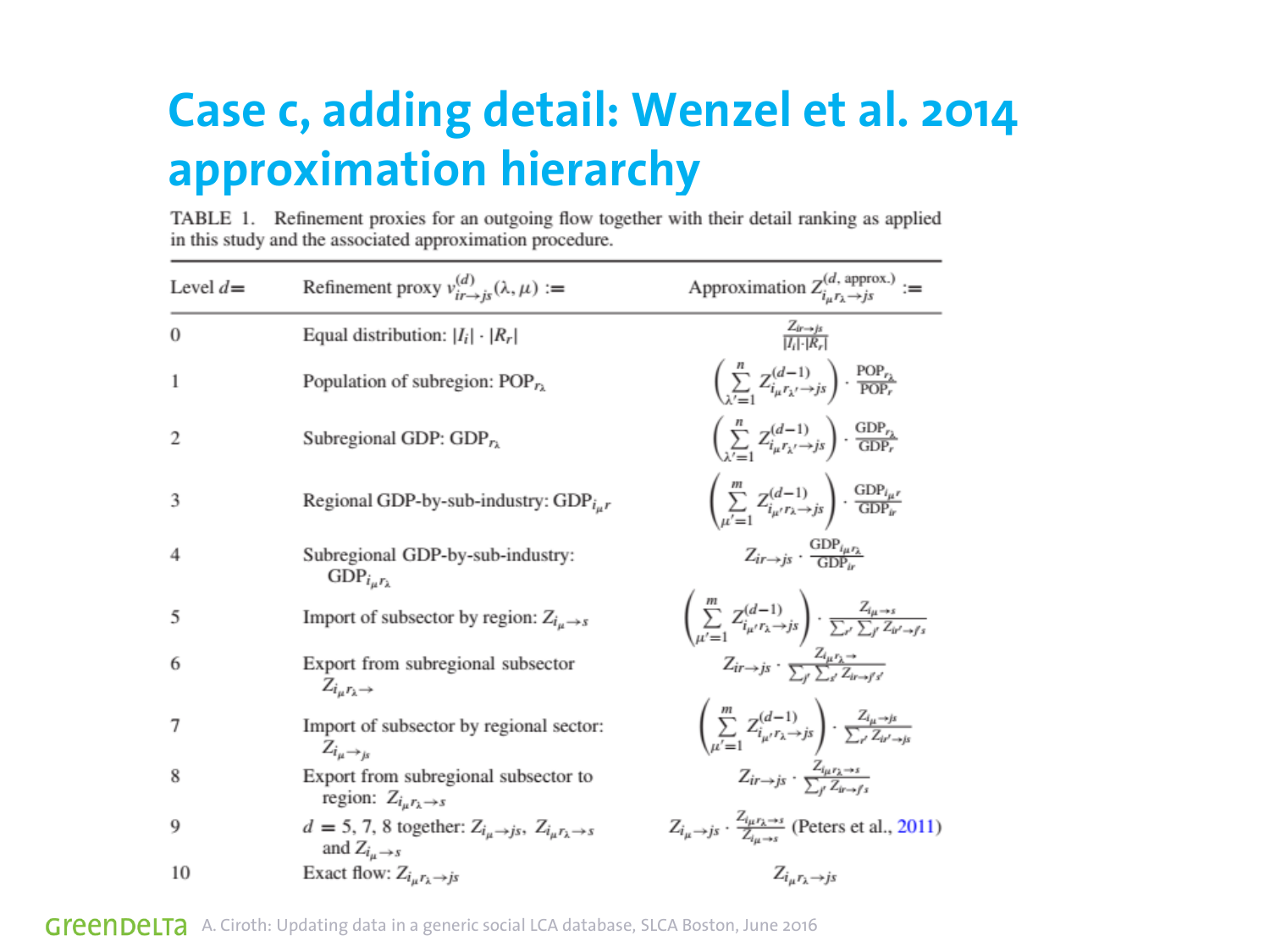#### **Case c, adding detail: Wenzel et al. 2014 approximation iteration**

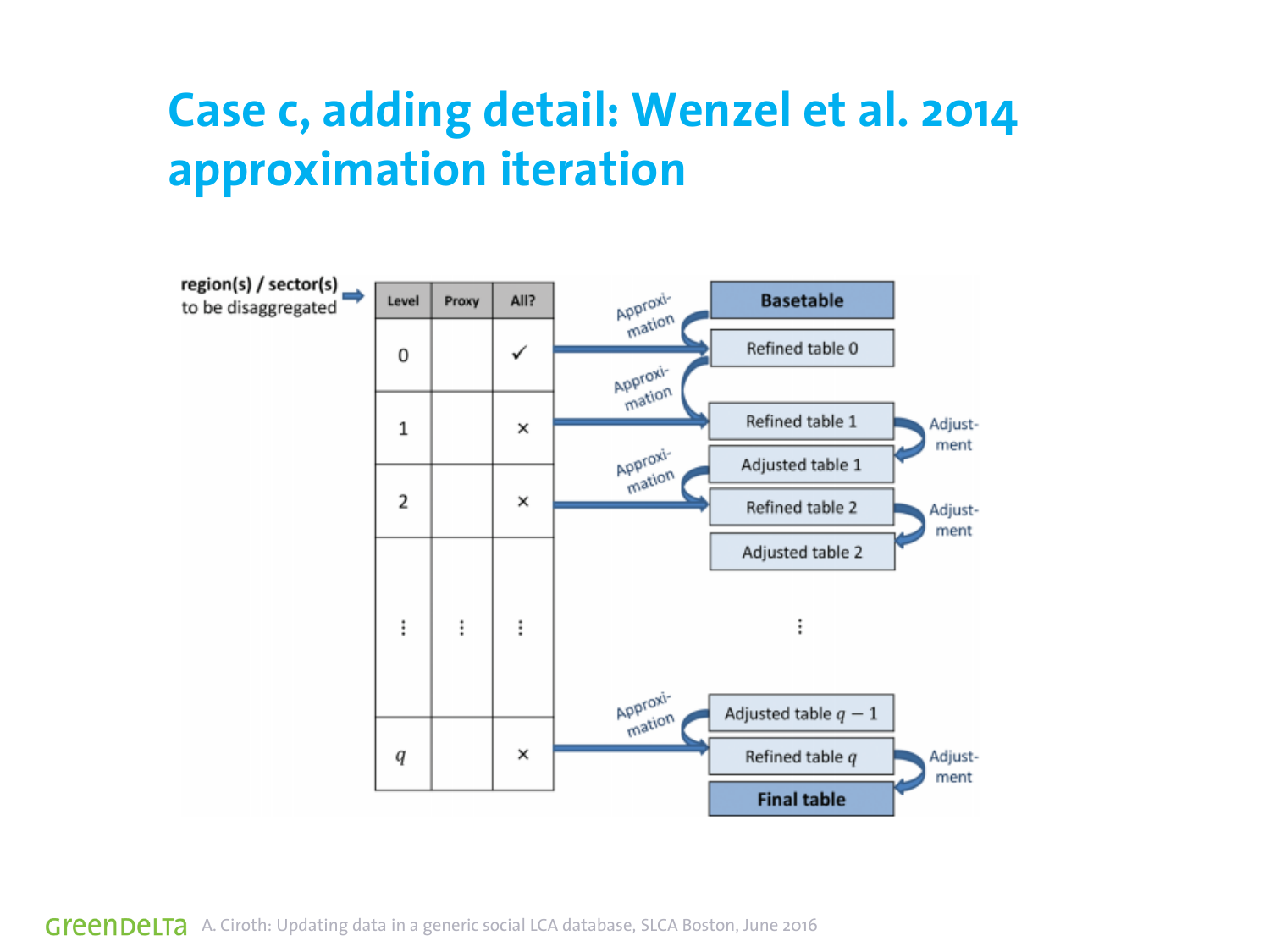### 3 Approaches and infrastructure for the PSILCA database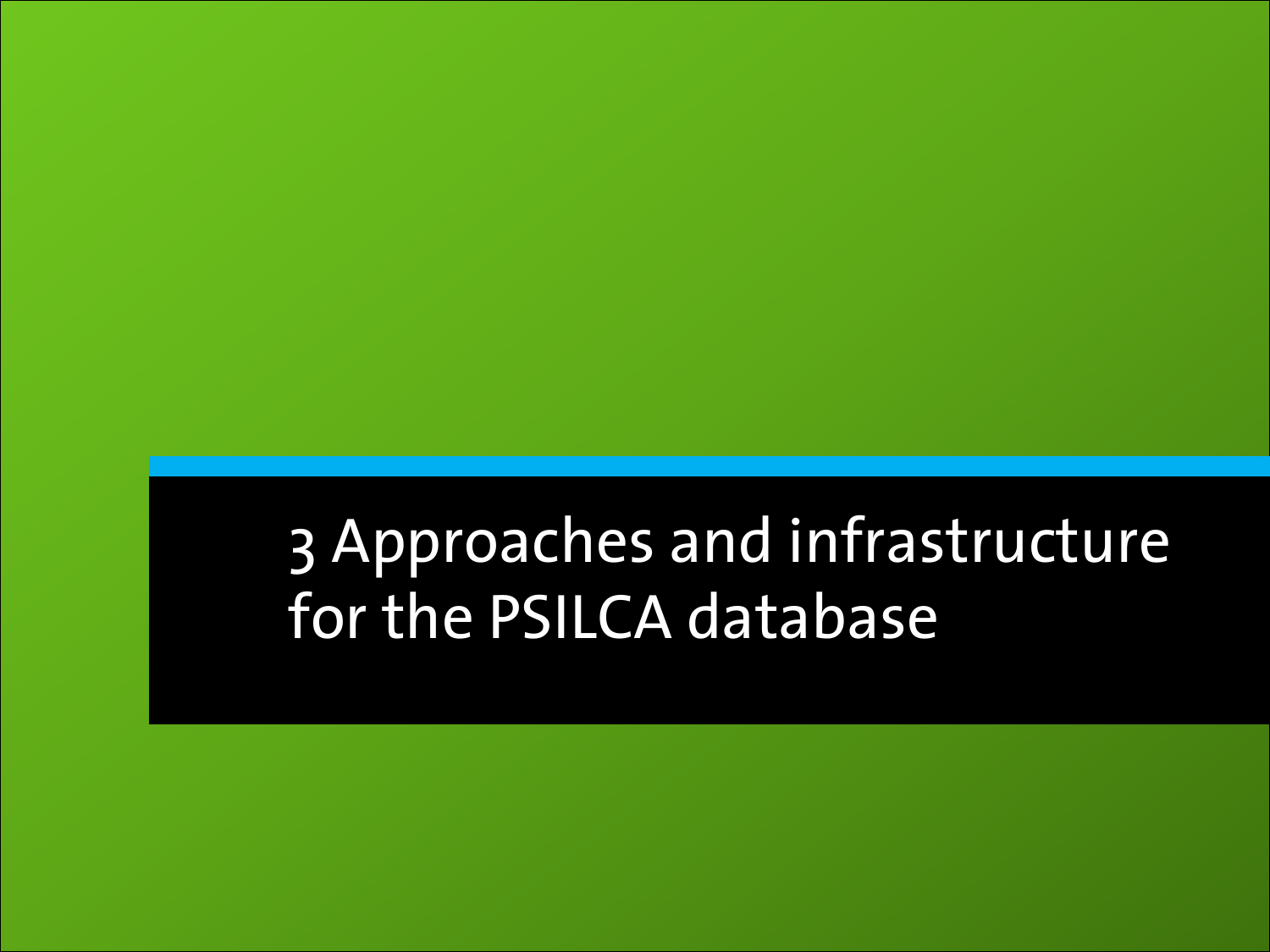#### **The PSILCA database**



comprehensive database for social LCA, transparent, for 196 countries, > 50 indicators, almost 16,000 sectors, reference year 2013 for IO, 2015 for indicators, created by GreenDelta 2013-2016, released beginning of 2016

- Provides raw indicator values before the assessment in risk levels; the assessment can be changed by the user -> transparent
- Built on top of the eora database (Lenzen et al.), really comprehensive MRIO, recent (data from 2013)
- Contains a data quality assessment of the indicator value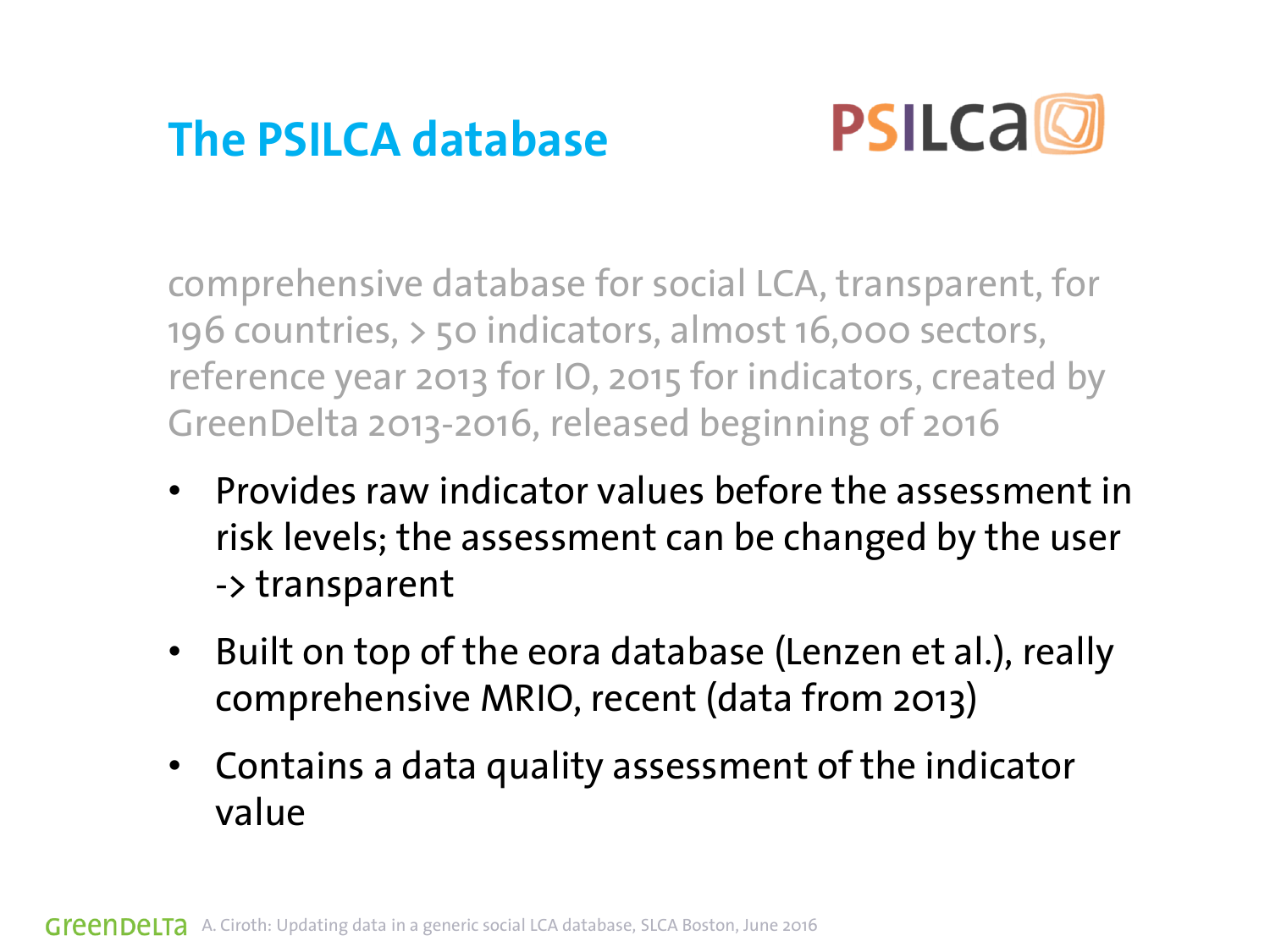#### **The PSILCA database**



comprehensive database for social LCA, transparent, for 196 countries, > 50 indicators, almost 16,000 sectors, reference year 2013 for IO, 2015 for indicators, created by GreenDelta 2013-2016, released beginning of 2016

• Versions available for openLCA (starter, professional, developer) and SimaPro

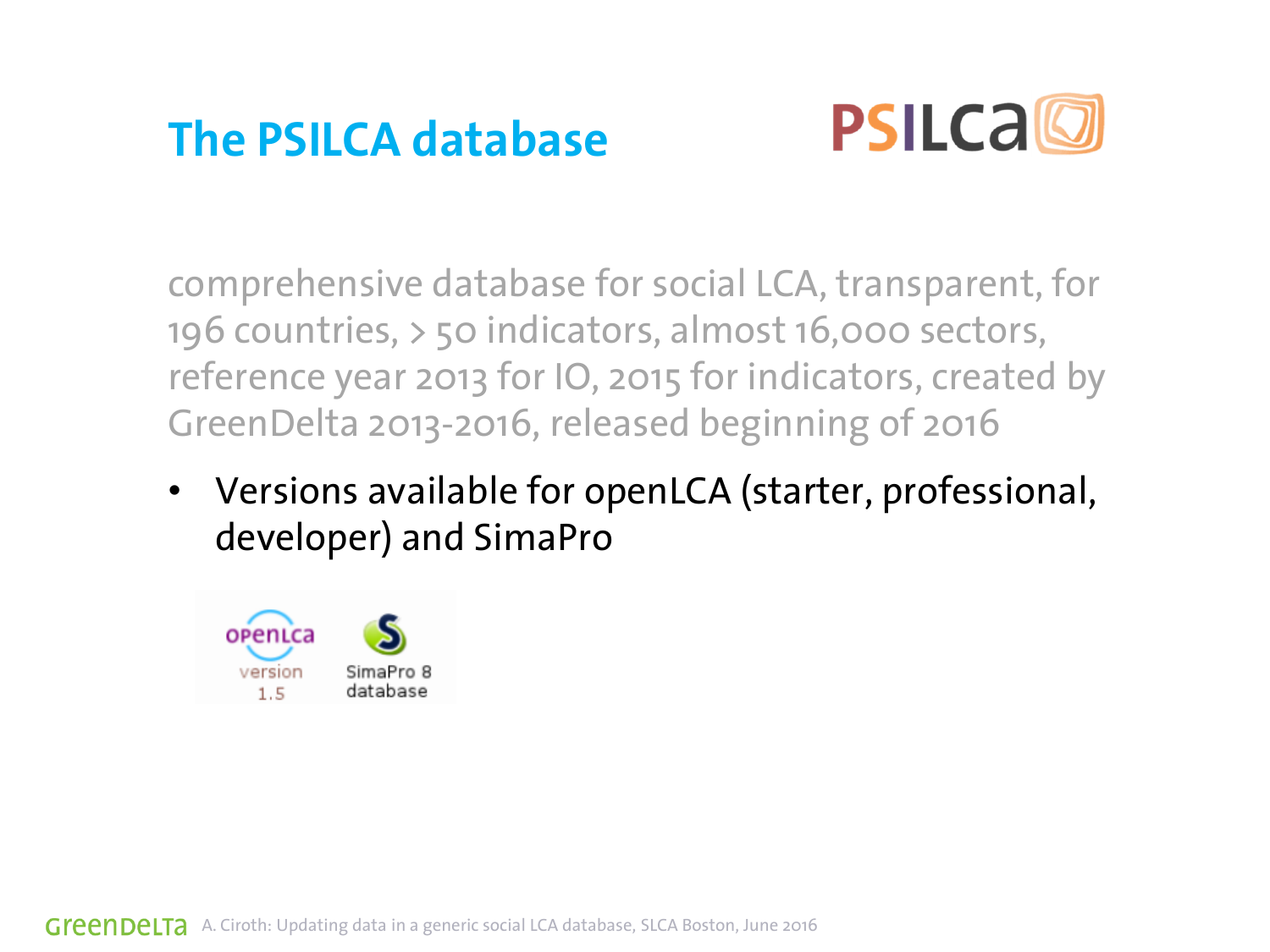#### **Approaches and infrastructure for PSILCA database updates**

- People
- Technology
- Infrastructure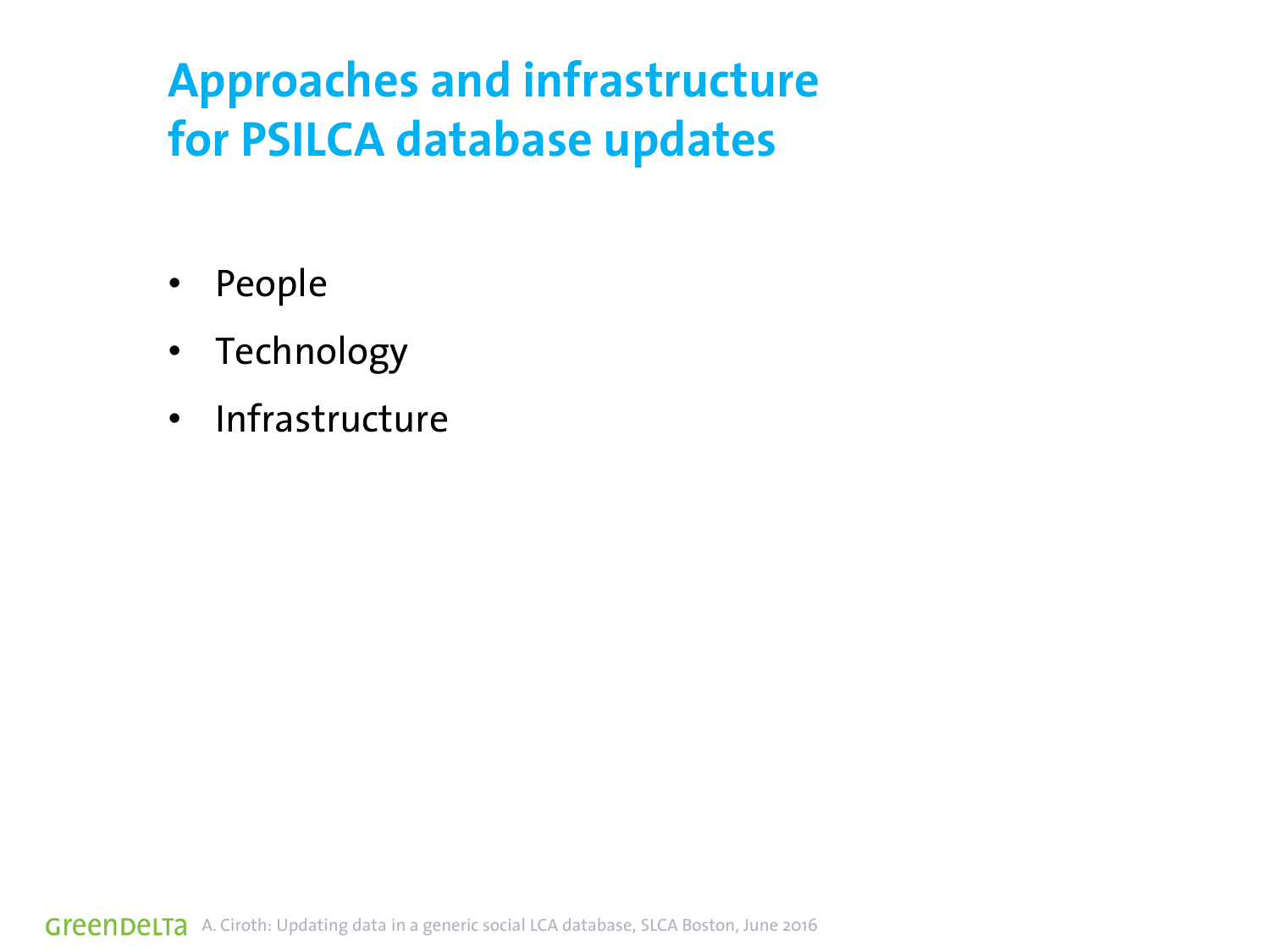#### **Approaches and infrastructure for PSILCA database updates: People**

- A network of data collectors has been established, so far some few, *starting* to get active  $(\rightarrow$  infrastructure and technology)
- Idea is to expand the network
	- Social LCA practitioners
	- NGOs
	- …
- Data collectors will get incentives
- Collected data will need to be moderated ( $\rightarrow$ infrastructure)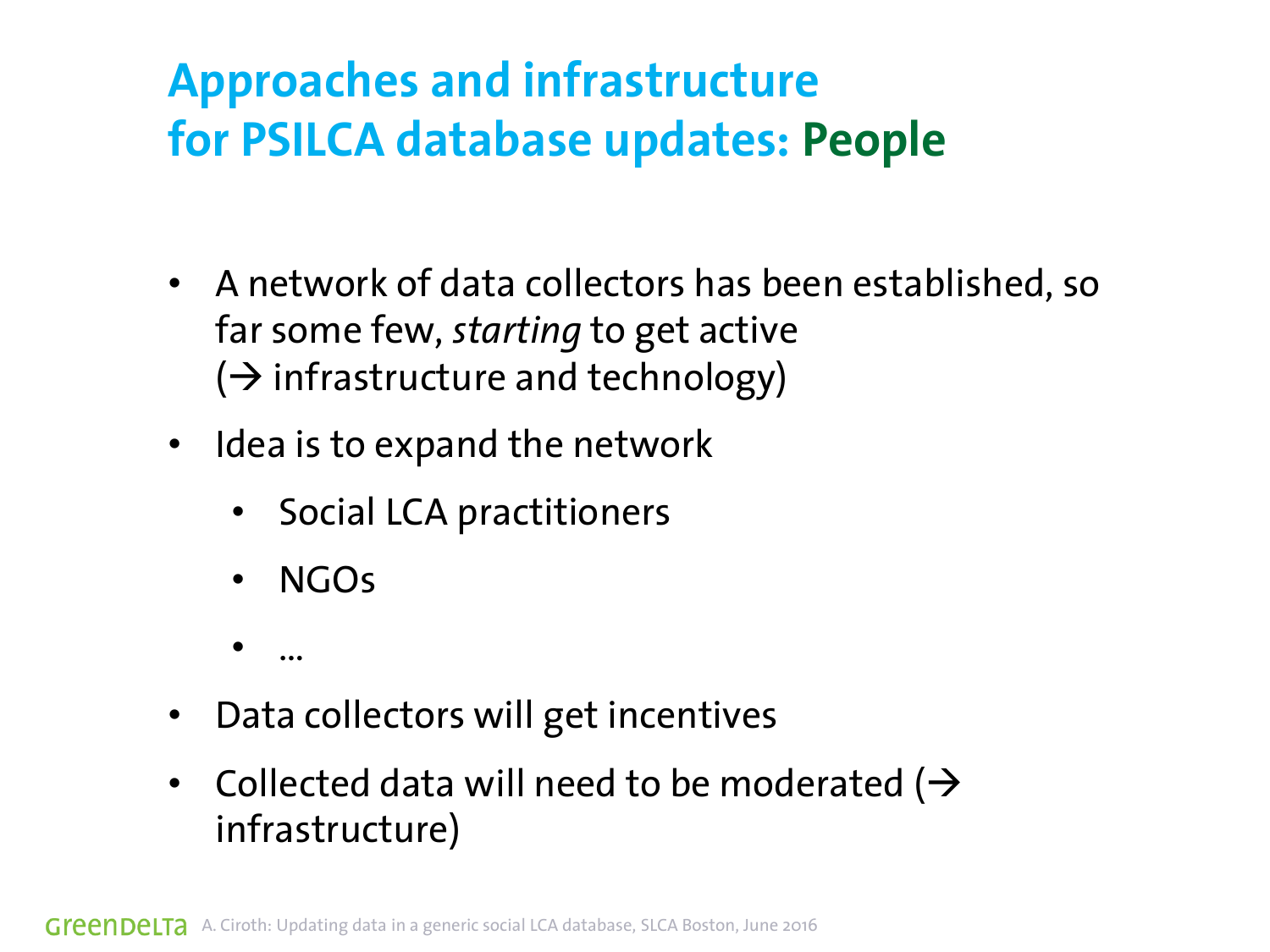#### **Approaches and infrastructure for PSILCA database updates: Technology**

- Ability for the LCA software to deal with very large LC systems:
	- Improve for openLCA (now good and "best in class" but can be drastically improved)
	- Invite other software developers
- Ability for the LCA software to display data quality information for social indicators (see poster)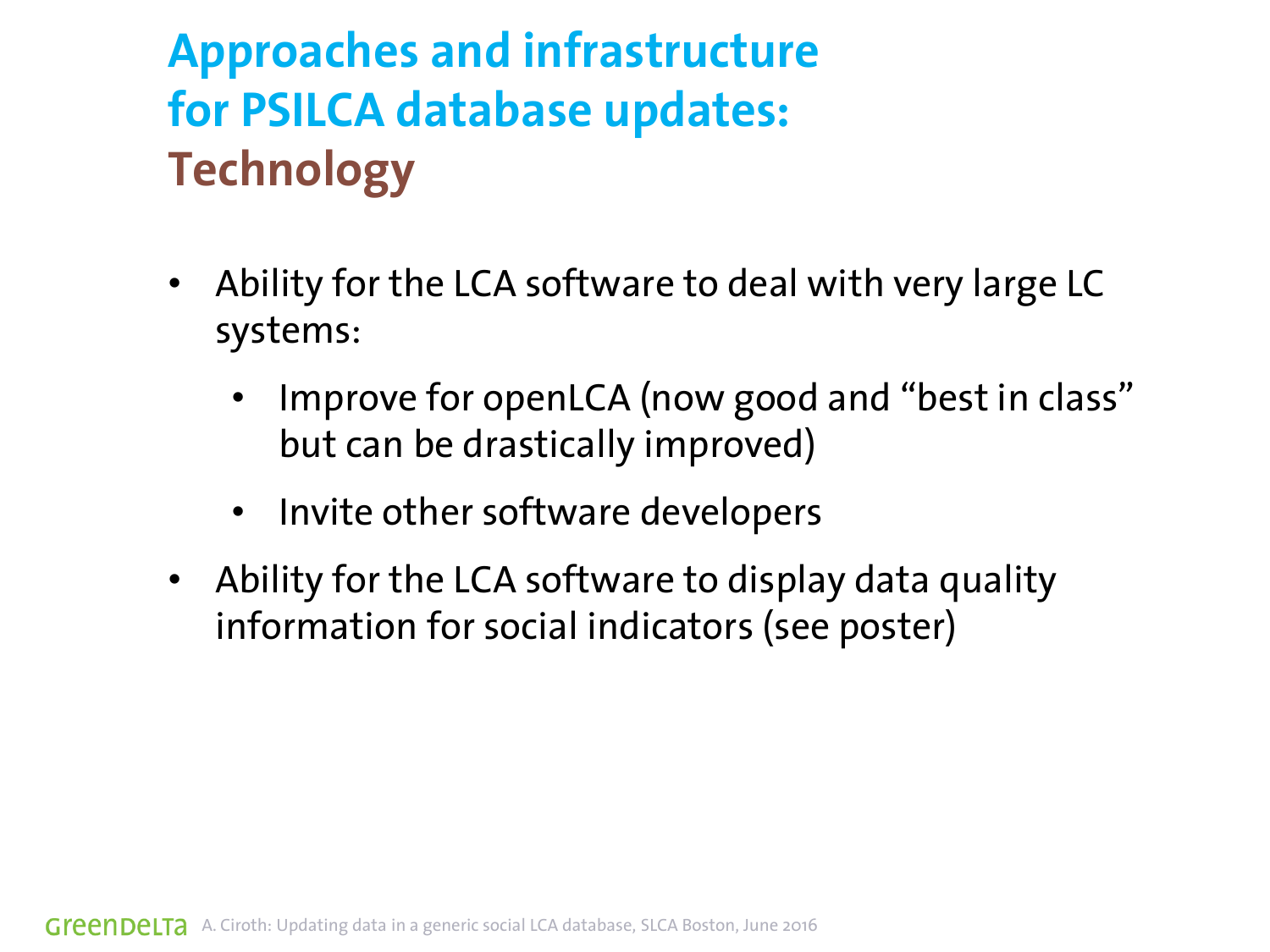

A. Ciroth: Updating data in a generic social LCA database, SLCA Boston, June 2016 Greenbelta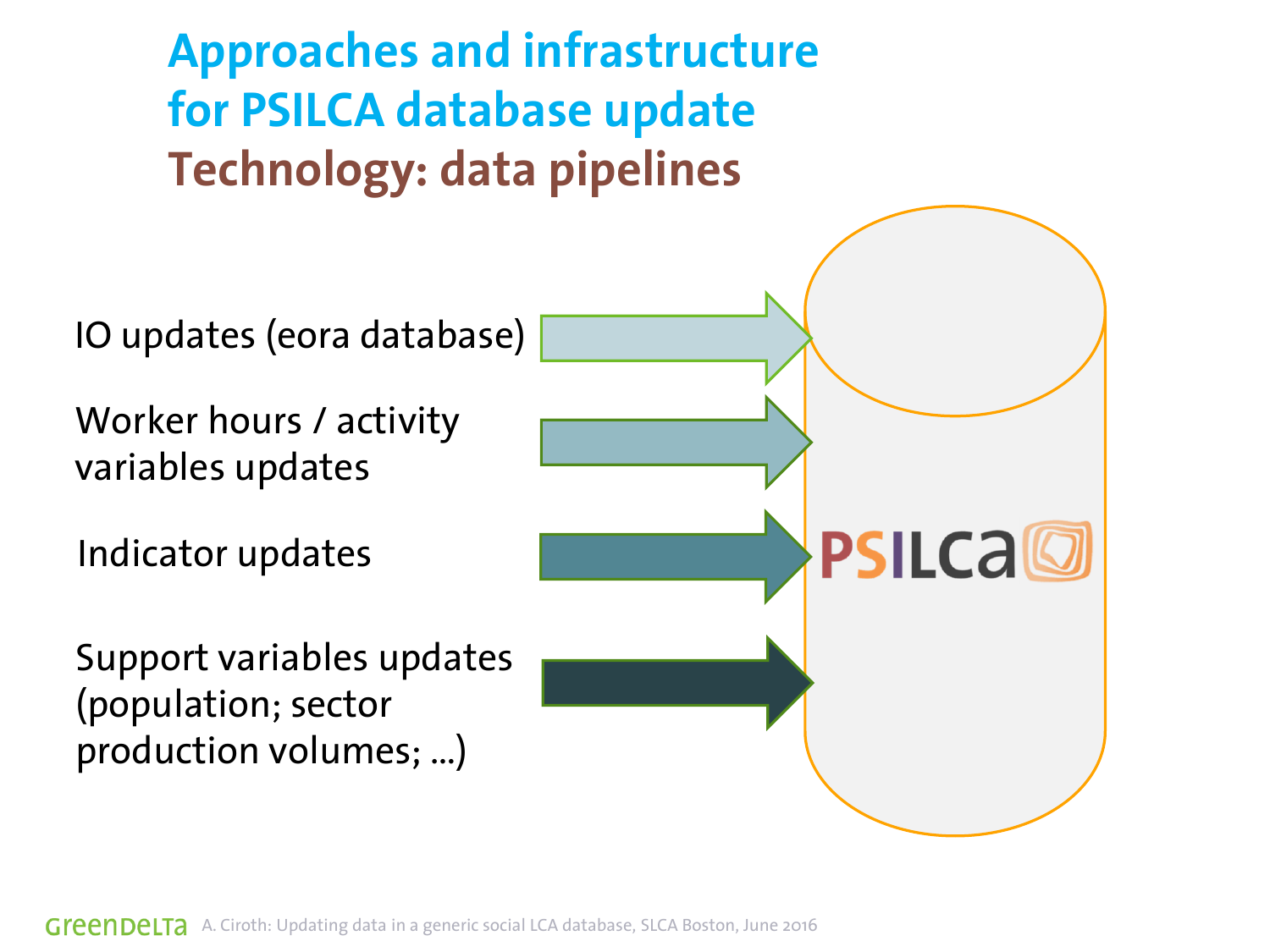

Green Delta A. Ciroth: Updating data in a generic social LCA database, SLCA Boston, June 2016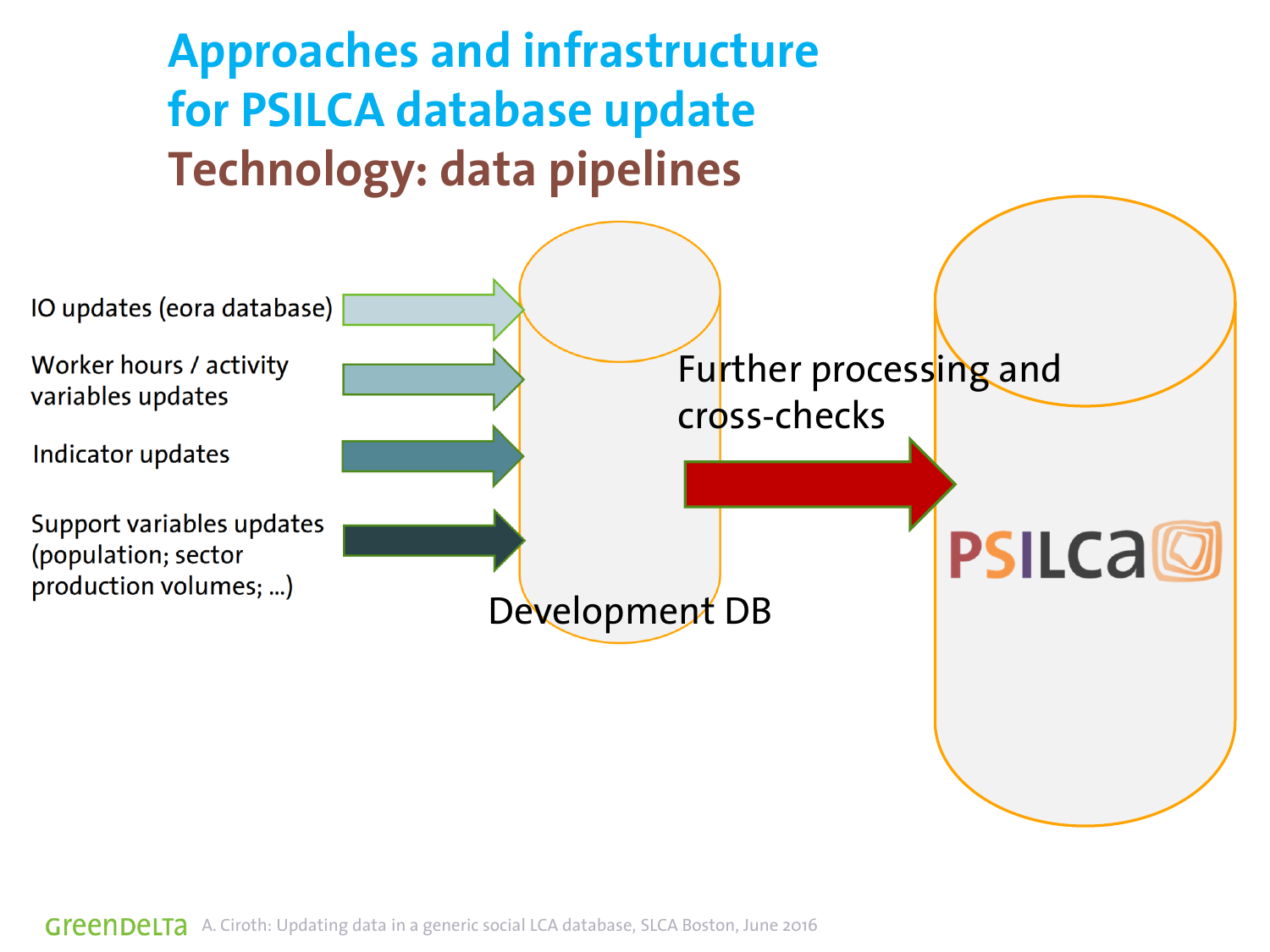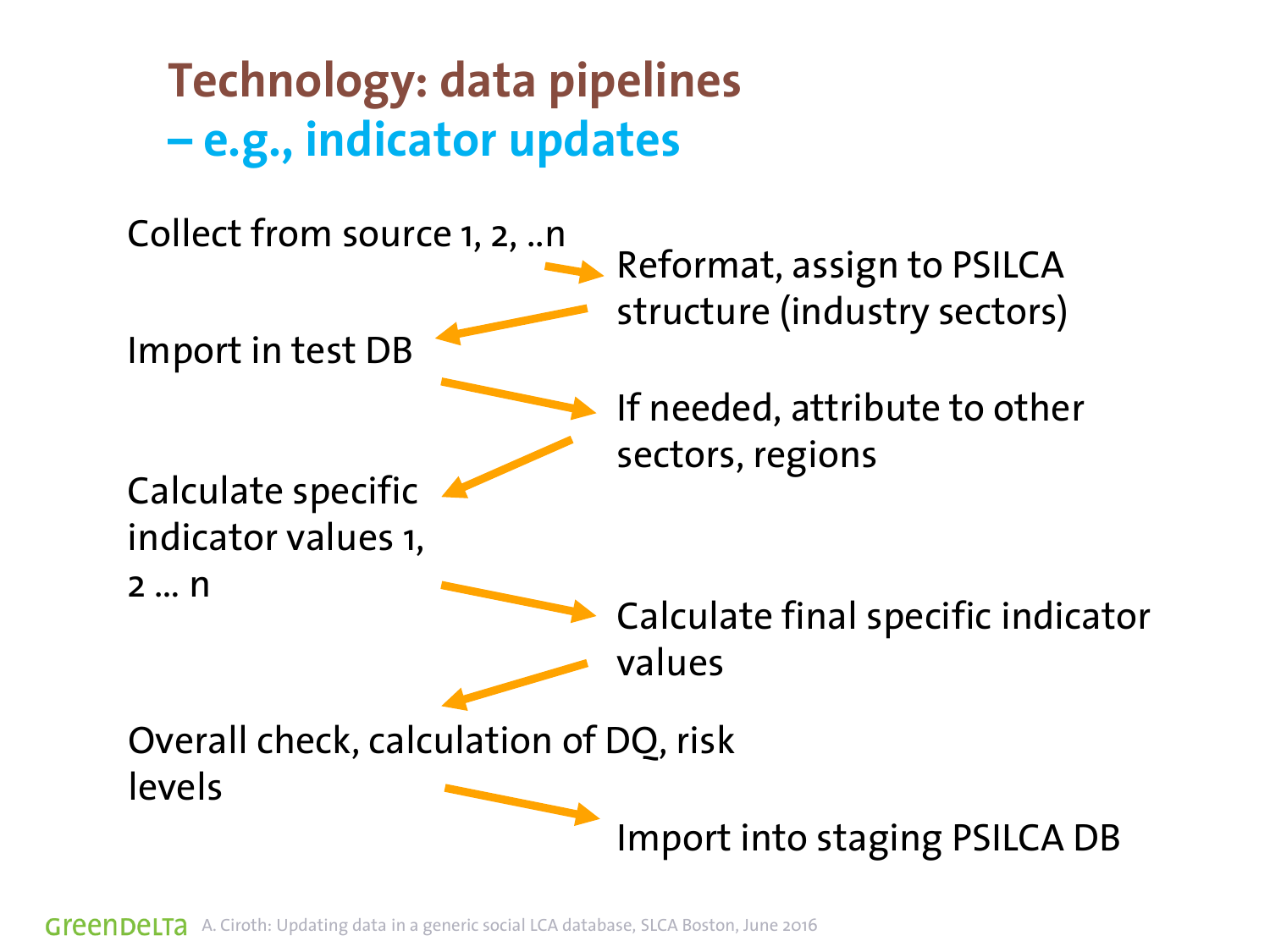### **Technology & infrastructure: data pipelines**

- Each step automated using SQL / Python, but with additional expert checks
- Decision points integrated, supported by queries
- Sources are very different for different indicators, and change
- Specific pipelines for every indicator, but patterns exist (similar elements and structure for some indicators)
- First two steps (collect, reformat, assign to DB structure) most crucial and "risky", least automated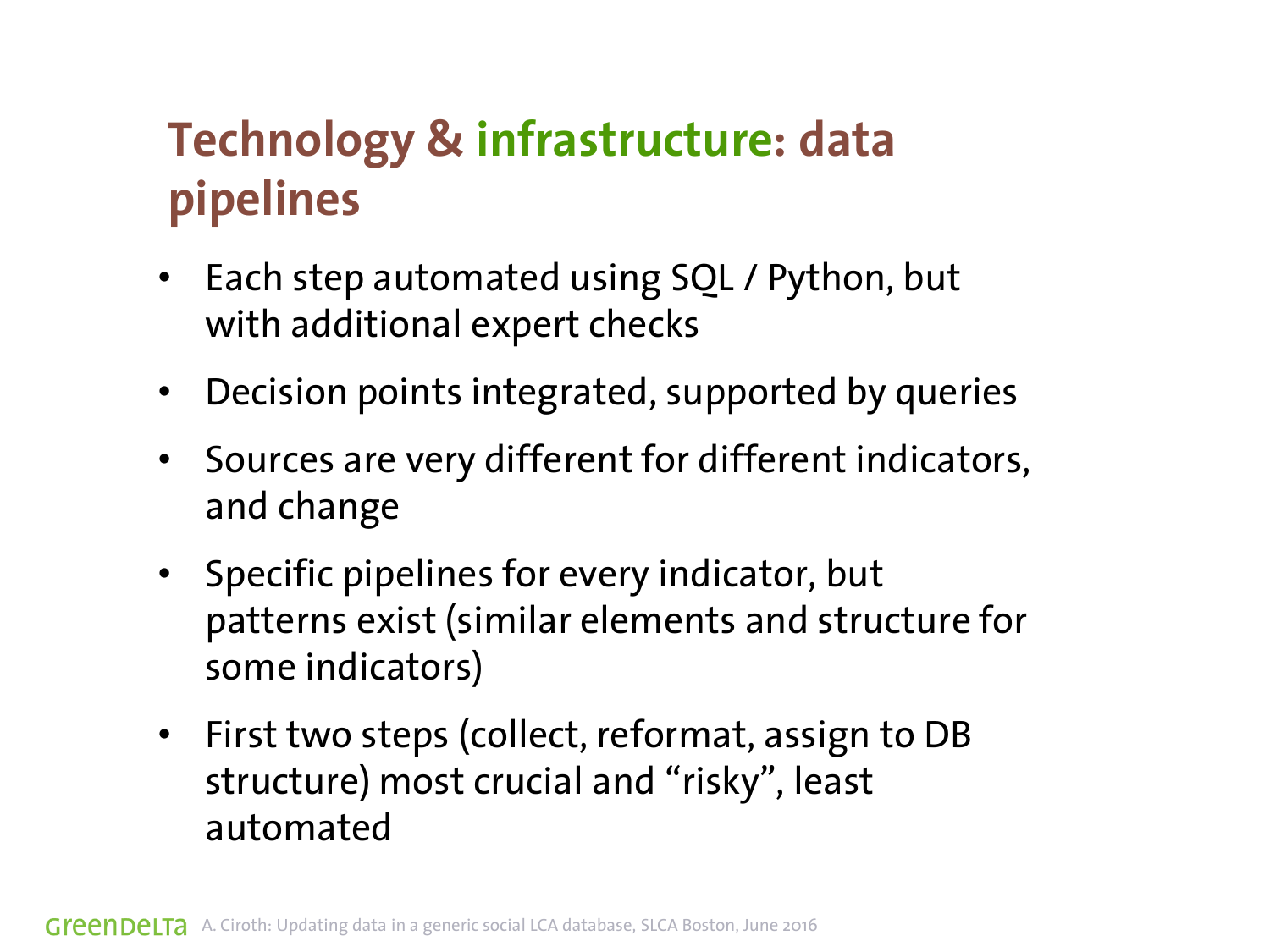#### **Infrastructure: Data submission and updates**

- What we would like to work on: An information submission system for social data
- Based on the LCA collaboration server / LCA cloud (see Cr. Rodríguez, presentation SETAC Nantes, May 2016)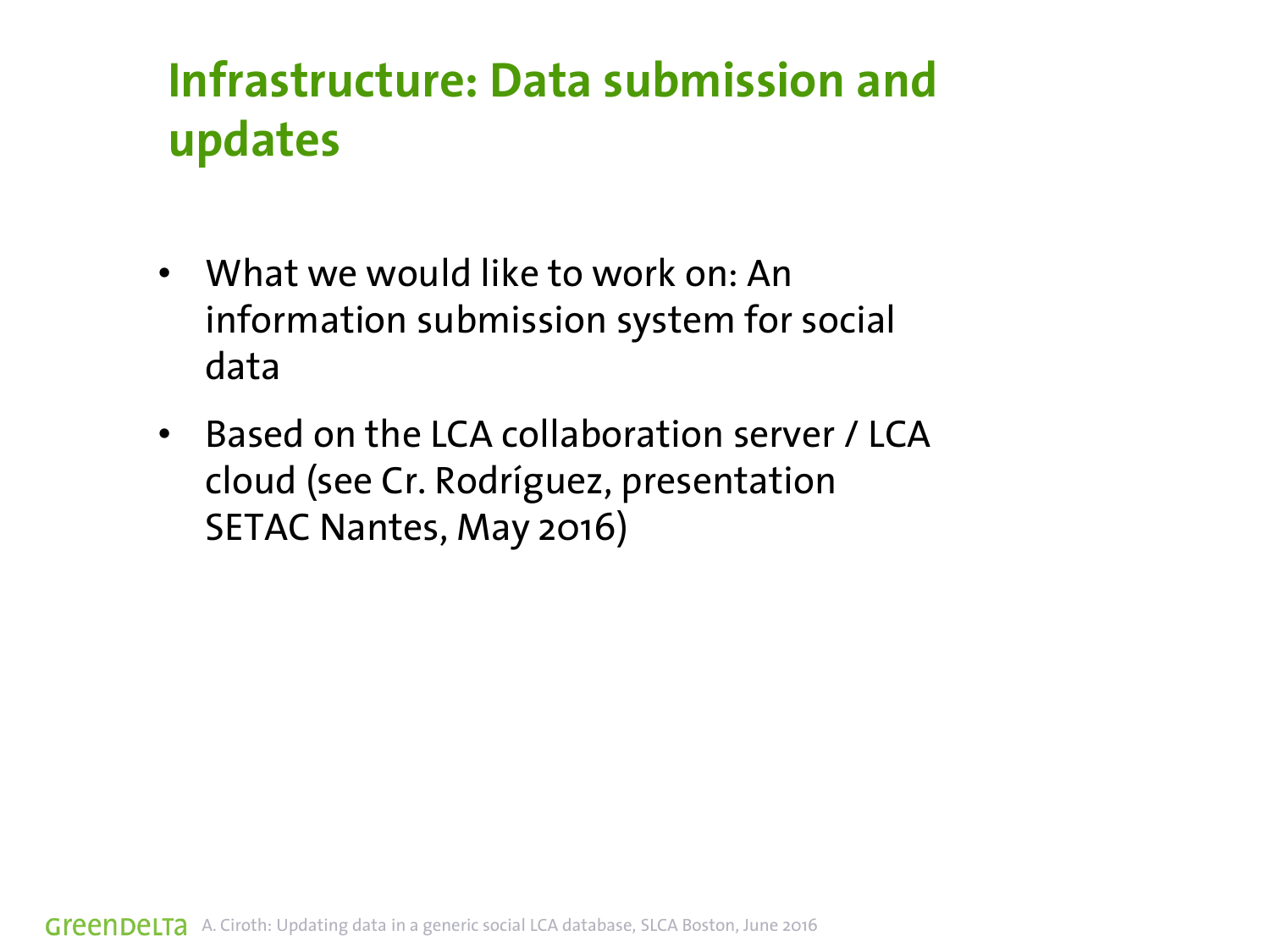#### **Infrastructure: Data submission and updates**



Greve, S., Rodríguez, C., Ciroth, A., (2016): LCA Cloud: enhancing LCA data collaboration, presentation, SETAC Nantes GreenDeLTa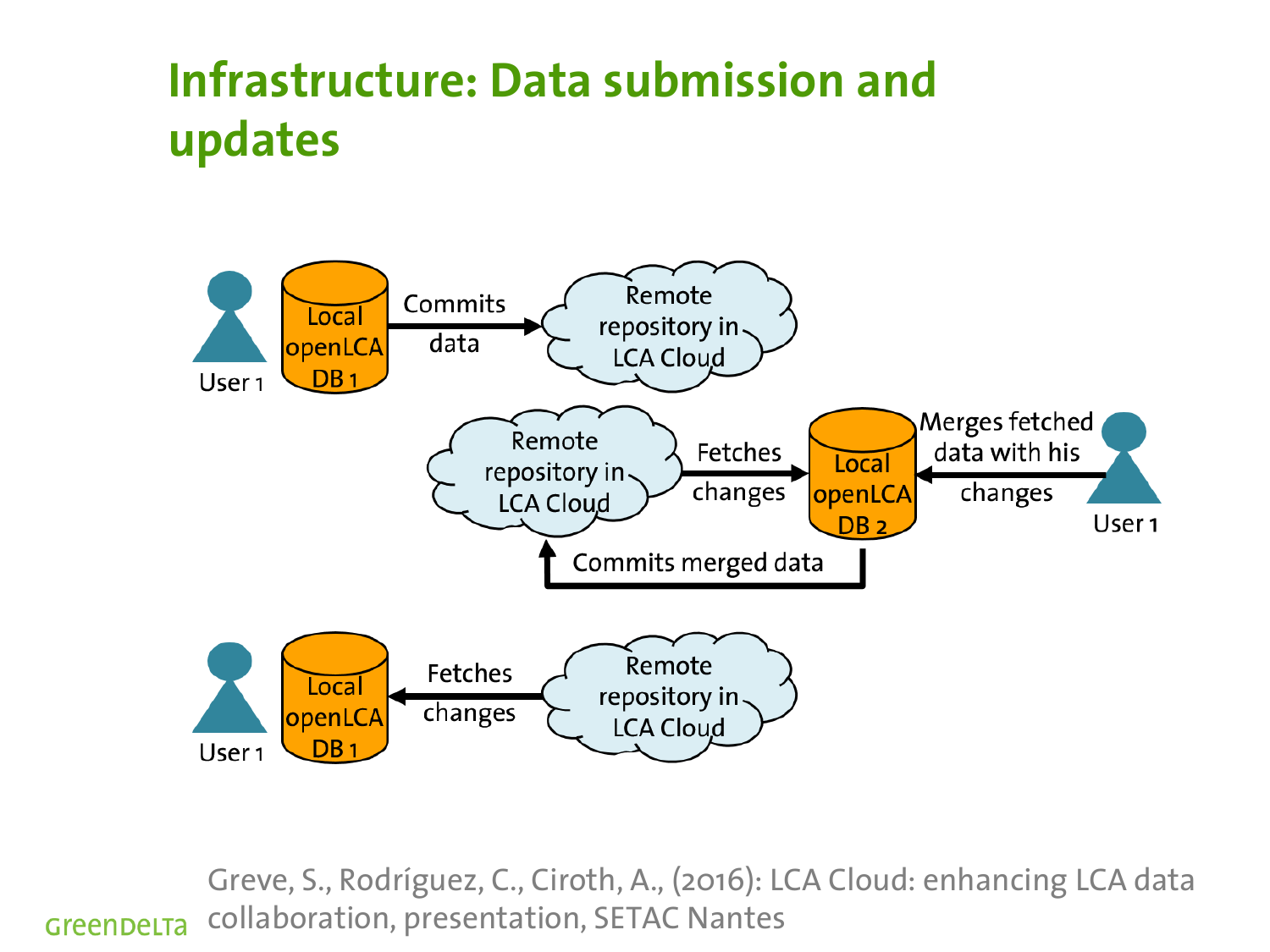#### **Infrastructure: Data submission and updates**

• LCA Collaboration Server so far developed for submitting, sharing and synchronizing environmental LCA data

 $\rightarrow$  Adaptations required to reflect specific aspects of social data and data providers.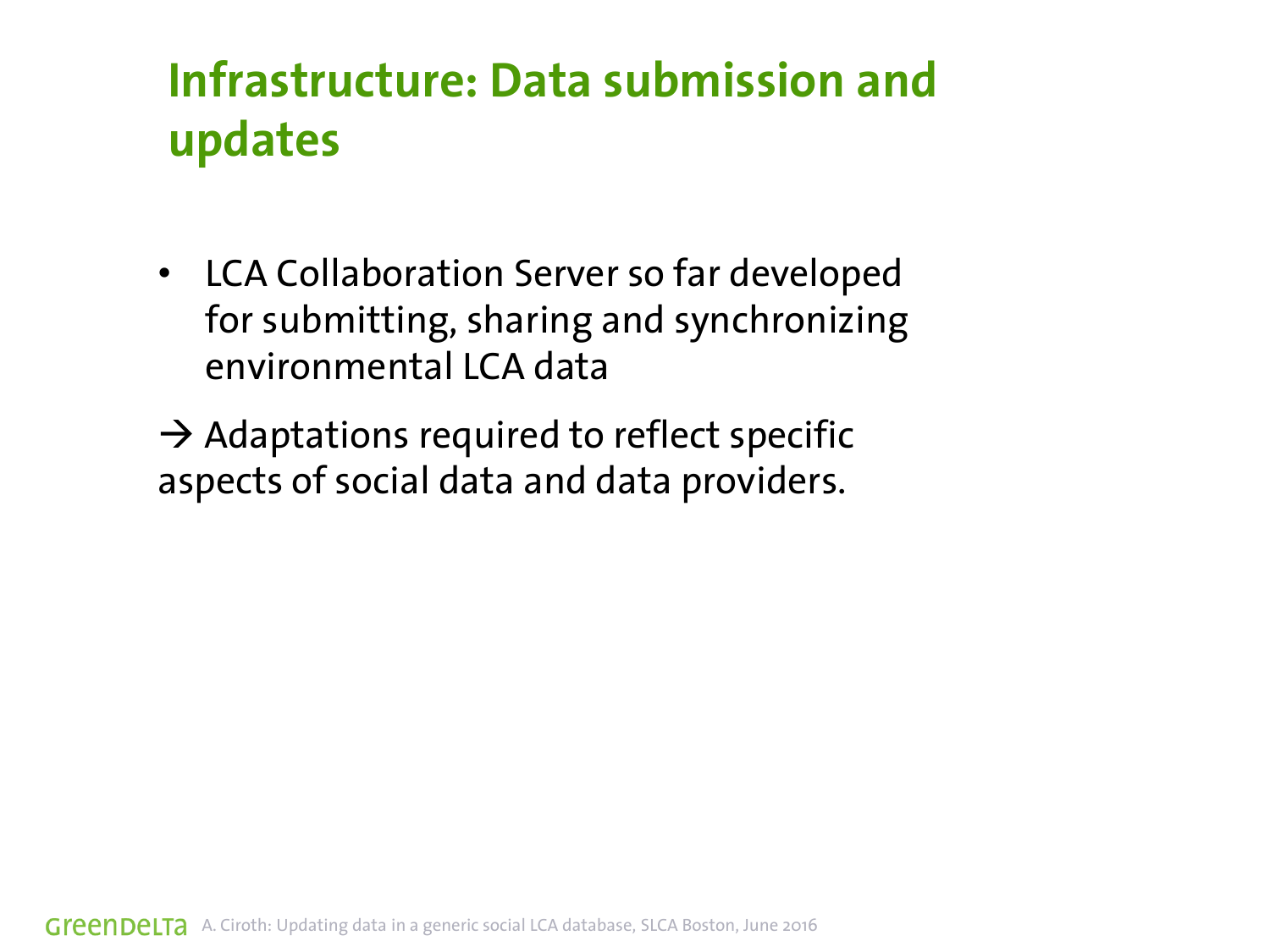### 4 Outlook, invitation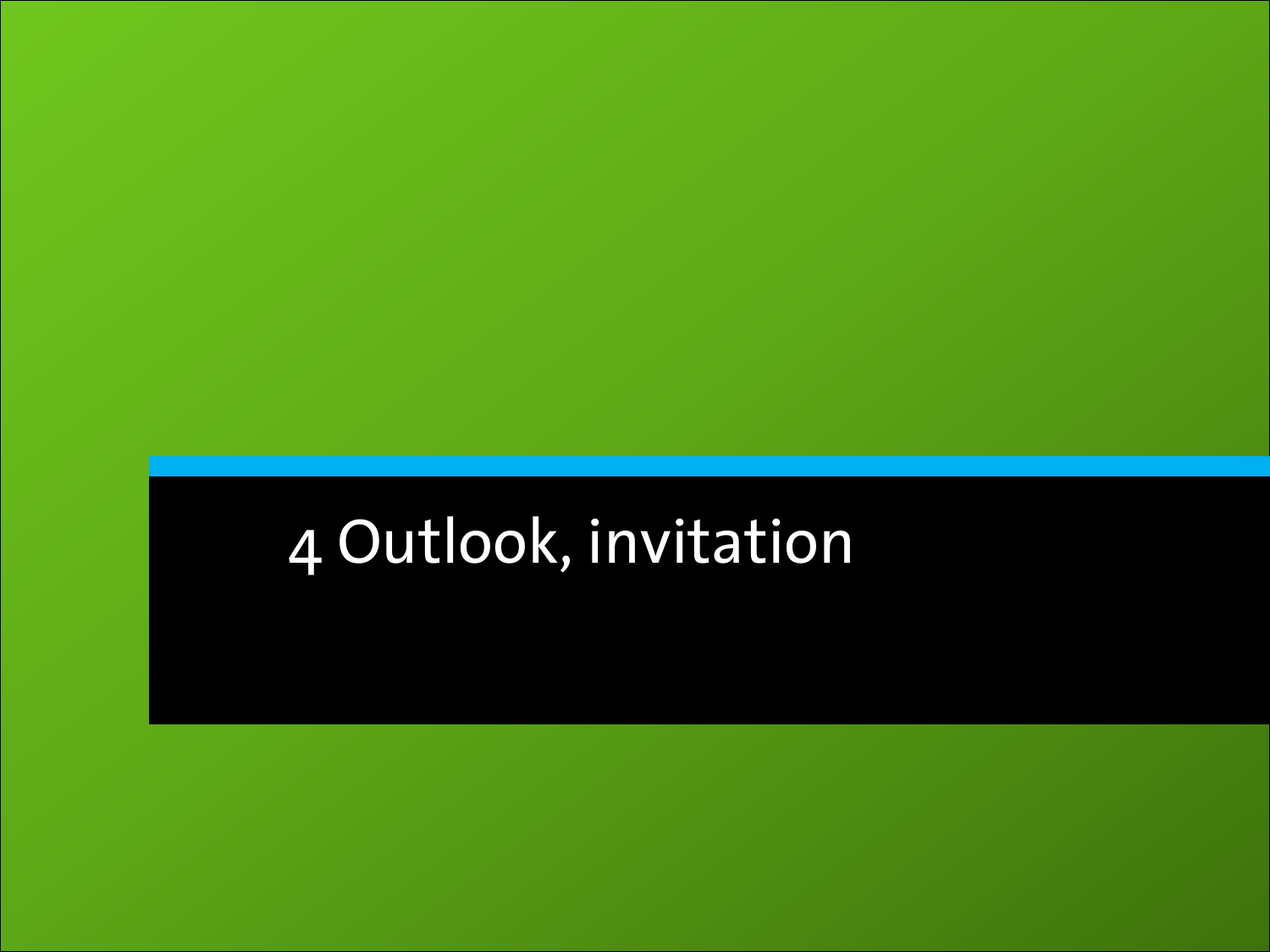#### **Summary, Outlook**

#### **Social LC data needs to be updated frequently**

- Life cycle and supply chain structure information
- Indicator values
- Supporting indicators required for the model

#### **Three (to four) principal cases can be distinguished:**

- Replace same with newer
- Replace with better
- Add new
- (Delete irrelevant)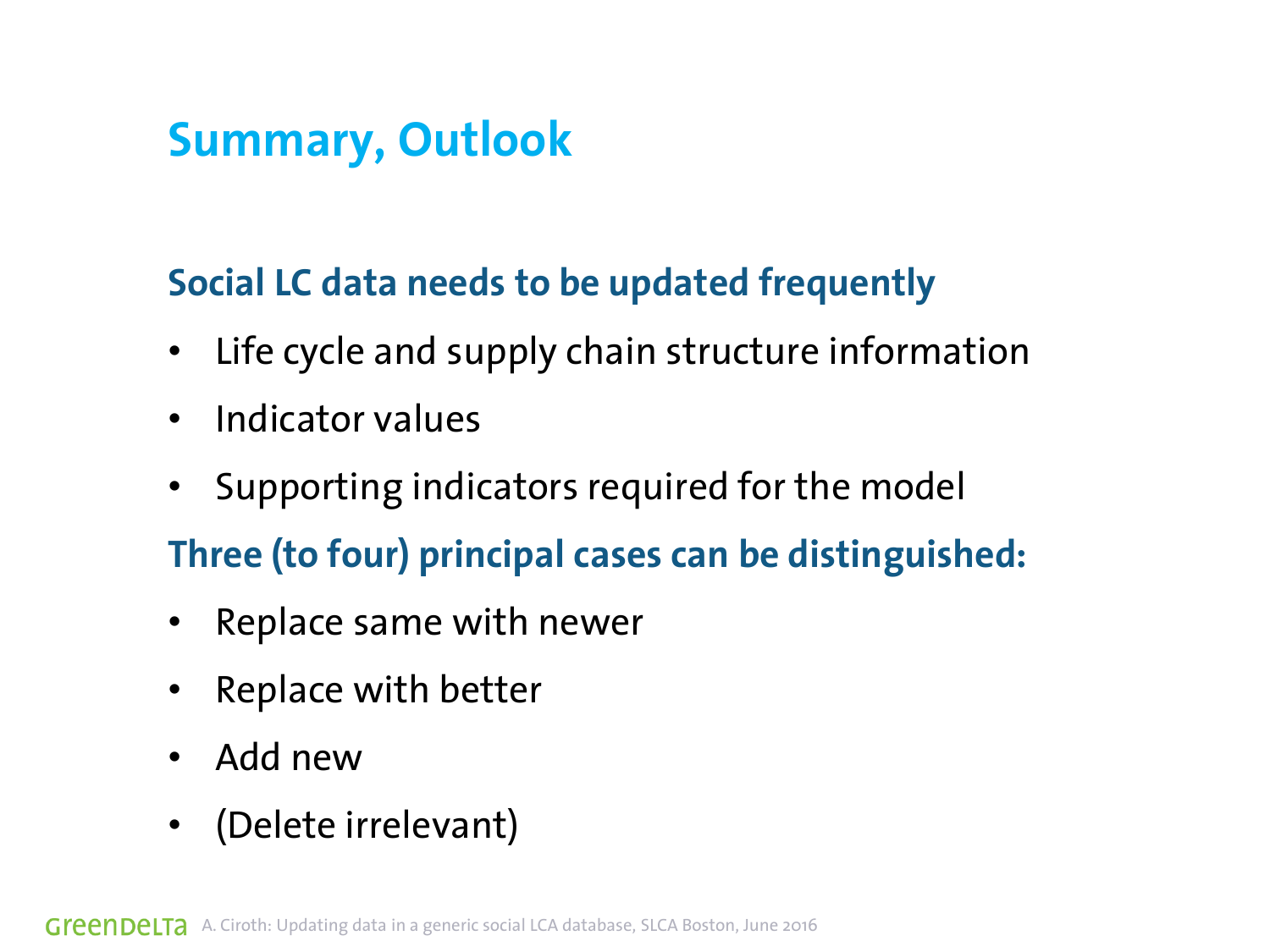#### **Summary, Outlook**

- **For a database, all four cases are feasible,** addition of new information (and deletion of old information) has most impacts on the entire structure and thus is more complicated
- **Technology and infrastructure ease social LCA data updates a lot, but cannot fully replace human expertise**
- I expect that in future, more and more information will become available, and updating and refining social data will become more demanding..
- …and at the same time, technology has improved a lot, so more and more is possible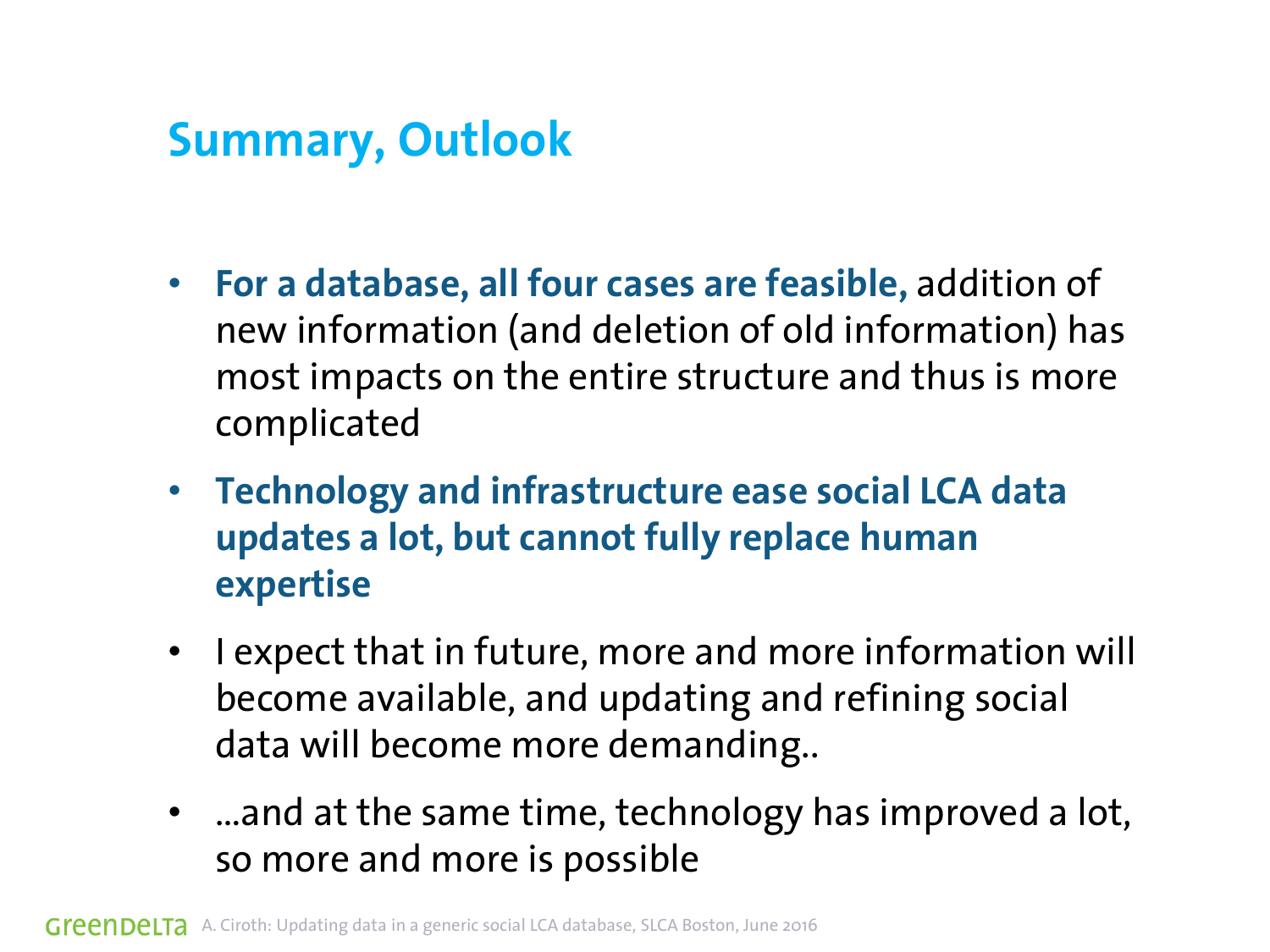#### **Invitation**

- **If you are interested in providing social LC-related information…**
	- Case studies
	- Own observations
	- Observations in other languages
	- Feedback on existing data in the database
	- …
- **Then please come and see me; and see how we can together create an "ecosystem" of data providers for social LCA data**